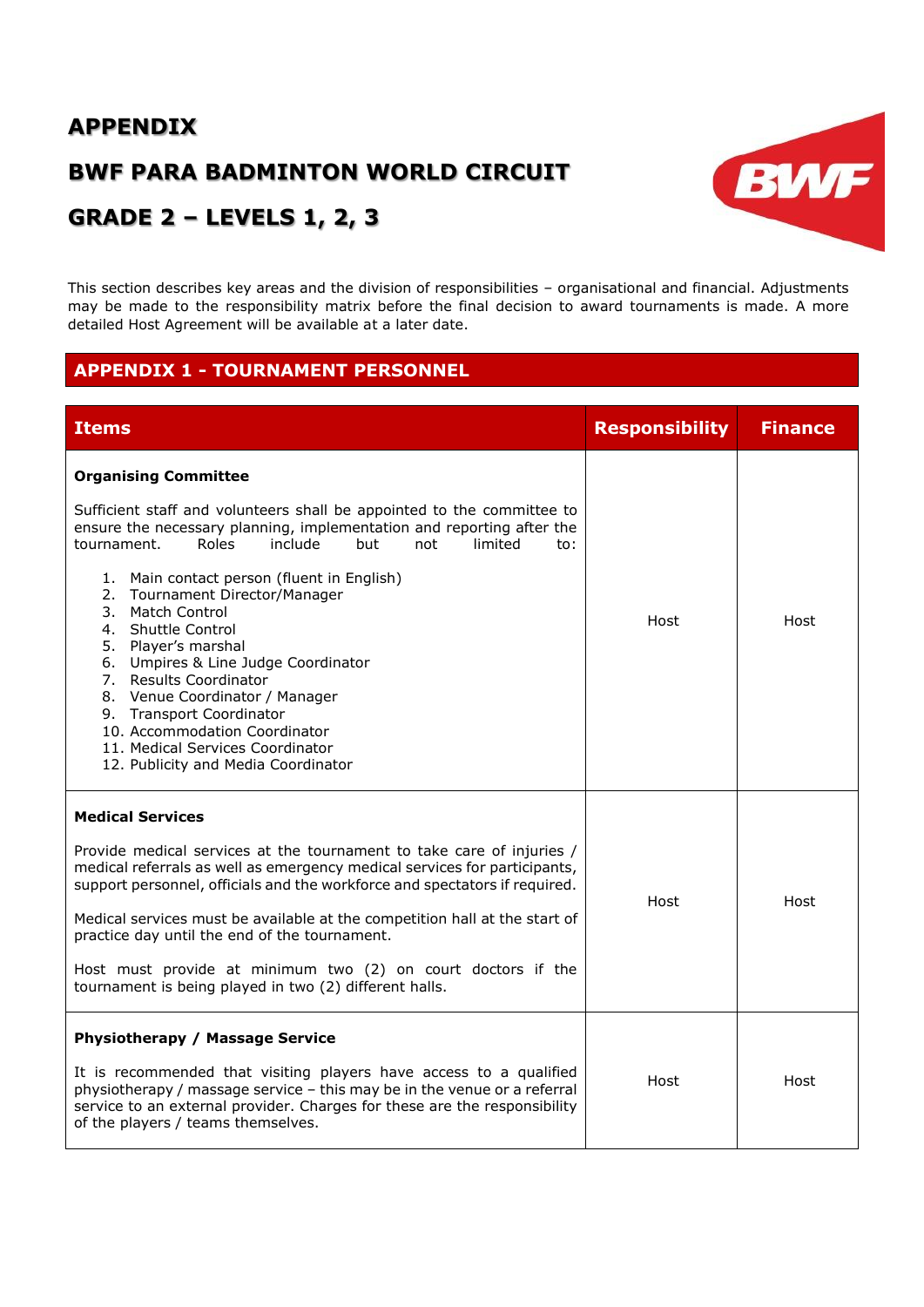| <b>Tournament Photographer</b>                                                                                                                                                   |            |            |
|----------------------------------------------------------------------------------------------------------------------------------------------------------------------------------|------------|------------|
| BWF may appoint an official photographer for the tournament.                                                                                                                     | <b>BWF</b> | <b>BWF</b> |
| Should a BWF photographer is not present, copies of all photos from the<br>host's photographer (if available) shall be made available to the BWF for<br>media write up purposes. | Host       | Host       |
| <b>Publicity and Media Coordinator</b>                                                                                                                                           |            |            |
| It is recommended that Host appoint a coordinator to manage media<br>and media enquiries (if there is a big interest from Host and international<br>media)                       | Host       | Host       |
| Any written articles and press releases about the tournament from the<br>press officer must be made available for the BWF website.                                               |            |            |
| <b>BWF Support Staff</b>                                                                                                                                                         |            |            |
| BWF shall appoint support staff as it sees necessary to support the<br>tournament.                                                                                               | <b>BWF</b> | BWF/Host   |
| <b>Other Personnel</b>                                                                                                                                                           |            |            |
| It is recommended that host has personnel on duty for:                                                                                                                           |            |            |
| Airport greeting<br>$\bullet$<br>Player / team liaison,<br>$\bullet$<br>Hotel liaison, accreditation.<br>$\bullet$<br>VIP liaison and support.                                   | Host       | Host       |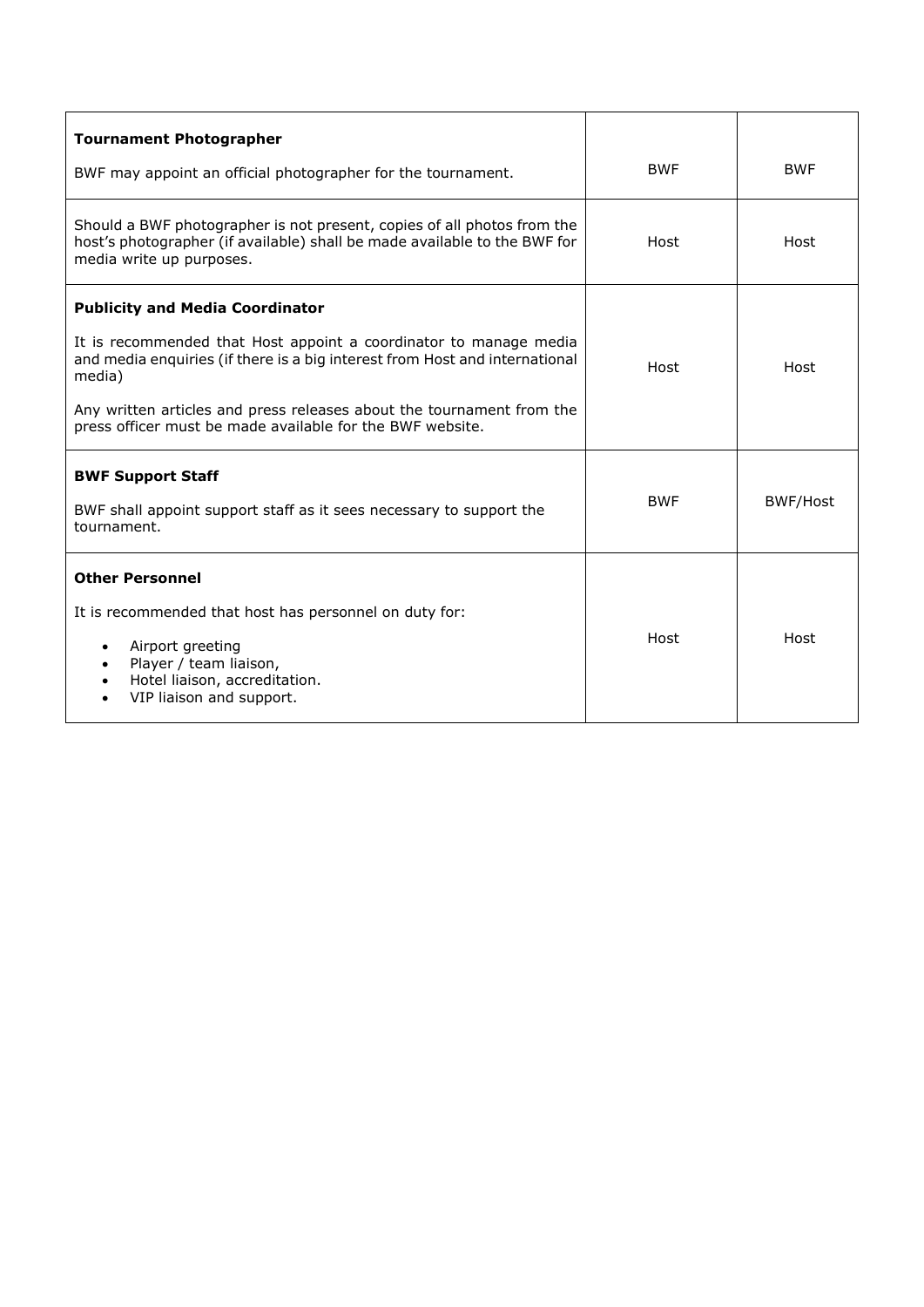# **APPENDIX 2 – COMPETITION VENUE**

# **Competition Venue**

An international standard sport facility as per BWF Statutes. (Please see BWF Statute, Section 5.5.2 – Specification for International Standard Para Badminton Facilities [\(link\)](http://bwfcorporate.com/statutes/)

Venue has to gain the approval of the BWF. If the host needs to change the competition venue once it has been approved and published on tournament invitation, they must inform and gain the approval of the BWF before such changes can be made.

Valid reasons must be given to the BWF for the change.

Host must consider the effect that a change of venue may have on players after the tournament prospectus have been published. If players are affected by the change of venue, host must assist those affected players.

**Accessibility -** The venue must be wheelchair accessible (when hosting wheelchair events) to all the key areas

- Venue entrances/exit
- Field of play access
- Changing rooms
- Toilets
- Spectator / viewing areas
- Match control desk
- Results board
- Medical room / physio / doping control station
- Cafeteria / players' lounge
- Stringing / wheelchair and prosthesis repair area
- Transportation pickup / drop off area
- Team Managers Meeting Room

Accessible transport drop off locations should be placed as close as possible to venue entrances.

All pathways to the venue entrance shall be suitable for any kind of weather conditions. They shall have a minimum of 1,500mm width.

Signage including the international logo for access should clearly identify the accessible entrance.

Exit routes must allow for emergency evacuation and ensure efficient movement to evacuation points for all users.

Host must place volunteers to help push/guide wheelchair user if any ramps that is meant for access to the relevant areas of the tournament are very steep and pose difficulty for users to move up or down. Host must make sure ramps are not slippery for wheelchairs to move on

# **Doors & Doorways (**when hosting wheelchair events **– applies to accommodation as well)**

Suitably designed doors constitute an essential part of an accessible route, allowing people using a wheelchair easy access to an area. Sometimes elements such as a raised threshold at the base of the door, an excessively heavy door or wrong opening swing prevent access through a door with suitable width or present significant challenges as both an obstacle and a personal hazard.

# **Clear Width (**when hosting wheelchair events **– applies to accommodation as well)**

The minimum clear opening of doorways shall be at min. 850mm while best practice is considered to be 950mm measured when the door open 90 degrees. Door width for athlete's preparation areas needs to increase to 1,000mm.

If doorways have two independently operated door leaves, at least one active leaf shall comply with the minimum clear opening width requirements specified above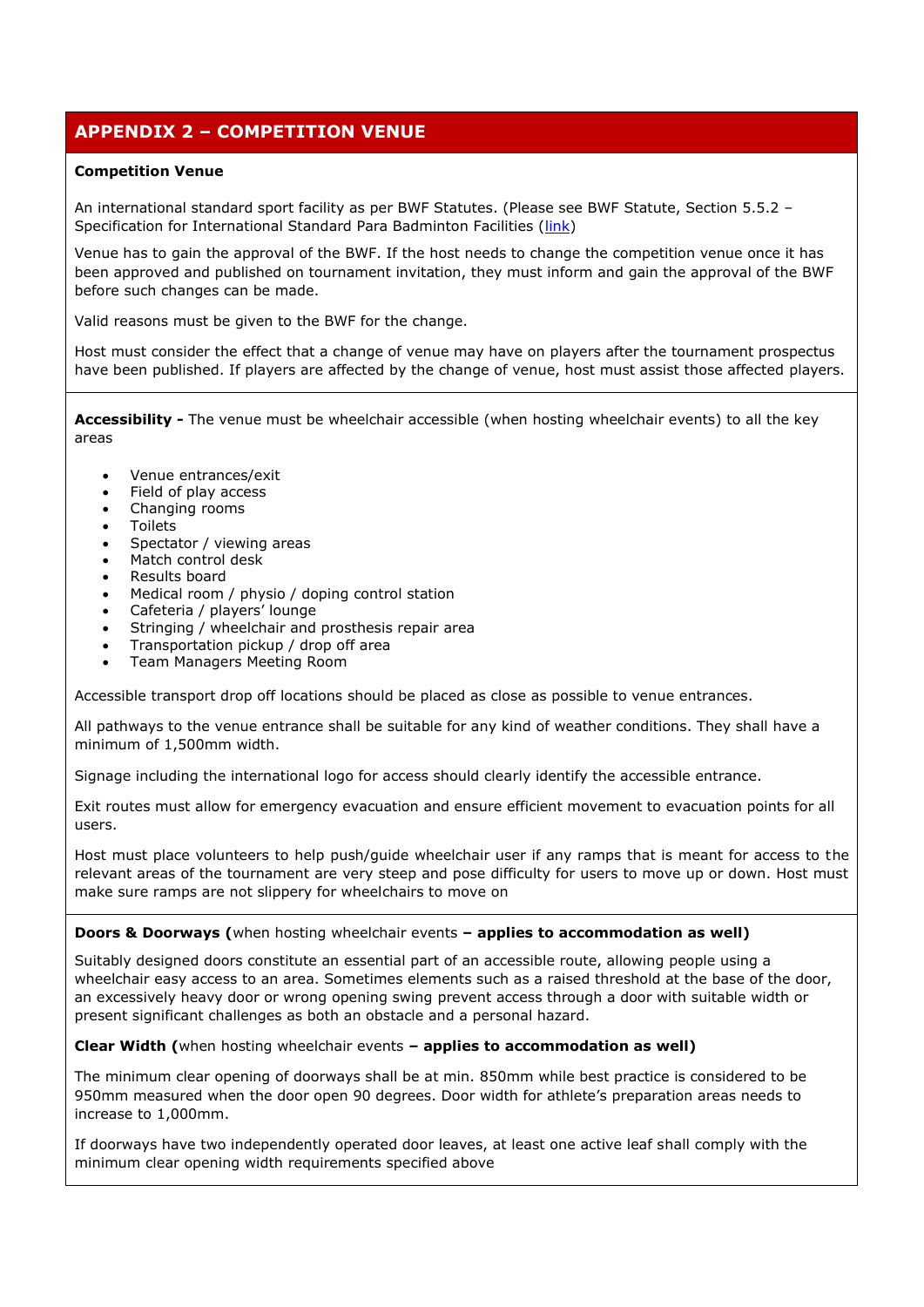# **Considerations for Different Types of Doors (**when hosting wheelchair events **– applies to accommodation as well)**

Sliding doors are easier for some individuals to operate and can also require less wheelchair manoeuvring space. In general, revolving doors are not suitable for persons with a mobility impairment. When a revolving door is provided an adjacent power operated door of an appropriate width shall also be provided.

# **Elevators (**when hosting wheelchair events **– applies to accommodation as well)**

Elevators are essential to cover vertical height differences in a building or a facility, when ramp or a gradient walkway is not possible. Elevators that fulfill accessibility standards shall be identified with appropriate signage. An accessible elevator shall be automatic. The doors shall be power operated and preferably sliding. The clear width for elevator doors shall be 850mm, but for elevators serving public spaces and sport facilities clear width of elevator door shall be at least 950mm

# **Size of Arena (usable Space)**

The venue should have appropriate space for the number of courts the host is proposing (with reasonable space between courts). Ideally it should not be less than 5 courts for Grade 2 Level 1 and 2.

Grade 2 Level 1 and 2 should have warm up courts in the same hall or adjacent to the main arena. The flooring must be suitable wooden sprung floors with court mats for standing matches and a smooth hard surface for wheelchair matches. BWF should be consulted before any flooring purchases or rental be made.

BWF will decide the suitability of the venue.

# **Seating Capacity**

The venue must provide a minimum seating capacity of 400 for the competitors in the event. There must be sufficient viewing areas which are wheelchair accessible.

If a venue does not allow or provide enough space for wheelchair users access to the upper floors/spectator seating, Host must provide a wheelchair viewing section on the playing arena. A barrier must be created between this viewing area and the playing area either by special equipments or A-Boards.

# **Flooring & Court Layout**

The venue must have wooden flooring (preferably wooden sprung flooring or similar surface/material with same property as wooden sprung flooring). Badminton court mats shall be used for standing classes and hard surfaces for wheelchair classes. The surface must be flat and suitable for international play.

Colour of lines for wheelchair courts must be in contrast to the floor and clear for players, umpires, line judges and spectator to see. Host should cover any other lines that is visible to reduce confusion. BWF to be consulted on the appropriate color of tapes to be used.

BWF will inform the hosts the number of courts (wheelchair and standing) that is needed for competition.

Host must provide the BWF with a diagram proposal of its court layout two (2) months before the 1<sup>st</sup> competition day. BWF shall approve the venue set up and court layout.

If by the advice of the Referee and Technical Delegate team, a change of layout is required on any day of the competition in order to balance the number of standing and wheelchair courts required for matches, the Host must give full cooperation and assist that change.

Host must gain the approval from the BWF before any changes can be made.

# **Ceiling Height**

The desirable height from the floor over a full court is 9 metres (30 feet).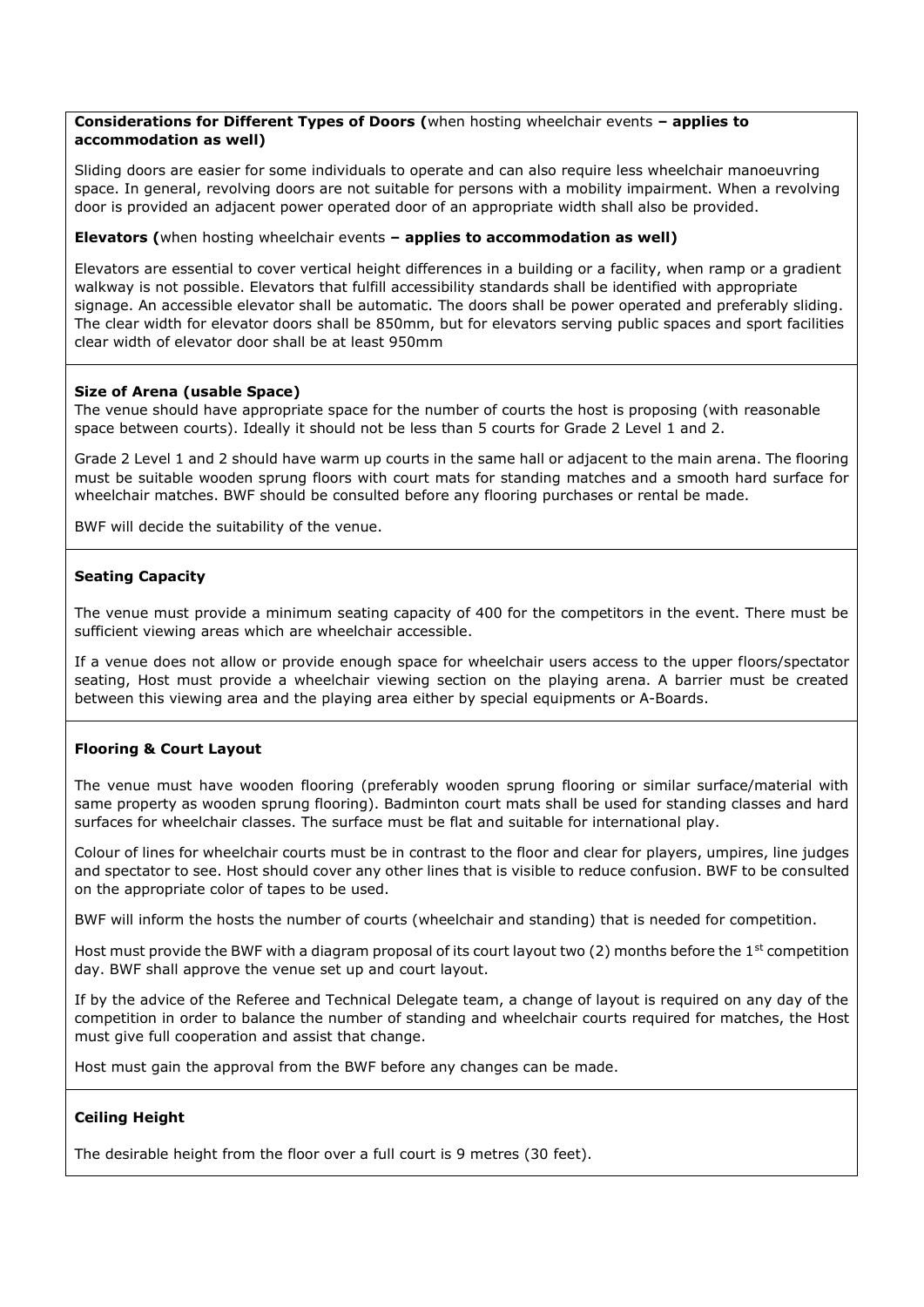Host must confirm the exact height with the BWF when submitting a bid for the tournament.

# **Court Lighting**

It is recommended that the venue be specifically set up for badminton. Lighting should be suitable for competition with a minimum 'horizontal luminance' level of approximately 1200 lux to provide an even light over the whole surface. If television is taking place (see below) then the minimum is 1400 – 1600 lux or in accordance to the requirement of the broadcaster.

**Wheelchair storage area (**when hosting wheelchair events)

Host must designate a wheelchair storage area at the venue. Preferably, this area must not be behind or next to the courts where it is visible to the players that are on court and competing. Host shall make sure the wheelchair storage area is secured for overnight storage during the competition.

Wheelchair players must be able to access this wheelchair storage area with ease. If wheelchair players has difficulty to access this area, host must be provide volunteers or staff to help.

# **Catering facilities**

It is recommended that catering facilities be available at the venue from at least one hour after play starts until one hour before play is due to complete for each day during the tournament. Catering should offer a range of hot and cold food and drinks, but not just snacks or fast foods.

Host to determine if lunch and/or dinner is provided for the players at a certain cost or free of charge. If players are required to pay, meal package prices must be clearly stated in the tournament prospectus.

Host must provide technical officials with snacks and beverages (hot and cold) throughout the tournament.

## **Availability**

The venue must be available with courts set up ready at least one (1) full day before the day of the team managers meeting and be available till the end of the final events.

Players must be able to practice / train on the competition courts at least 1 day before competition starts. Host must ensure that all teams gets the opportunity to practice in the competition hall if the time of their arrival for the tournament is sufficient enough to allow them to do so.

## **Unrelated sports equipment**

Host must take out any movable items such as portable basketball hoops, football goal posts and other sports equipment that is unrelated to the badminton tournament from the hall.

## **Photos of venue**

Host is required to provide photos of the venue and its facilities (in different angles) when submitting the bidding document. All photos must be in high resolution / good quality.

#### **Player Lounge/Rest Area**

A players' lounge / rest area should be provided at the competition venue. The area should be large enough to accommodate 50 people and be wheelchair accessible (when hosting wheelchair events). The area should: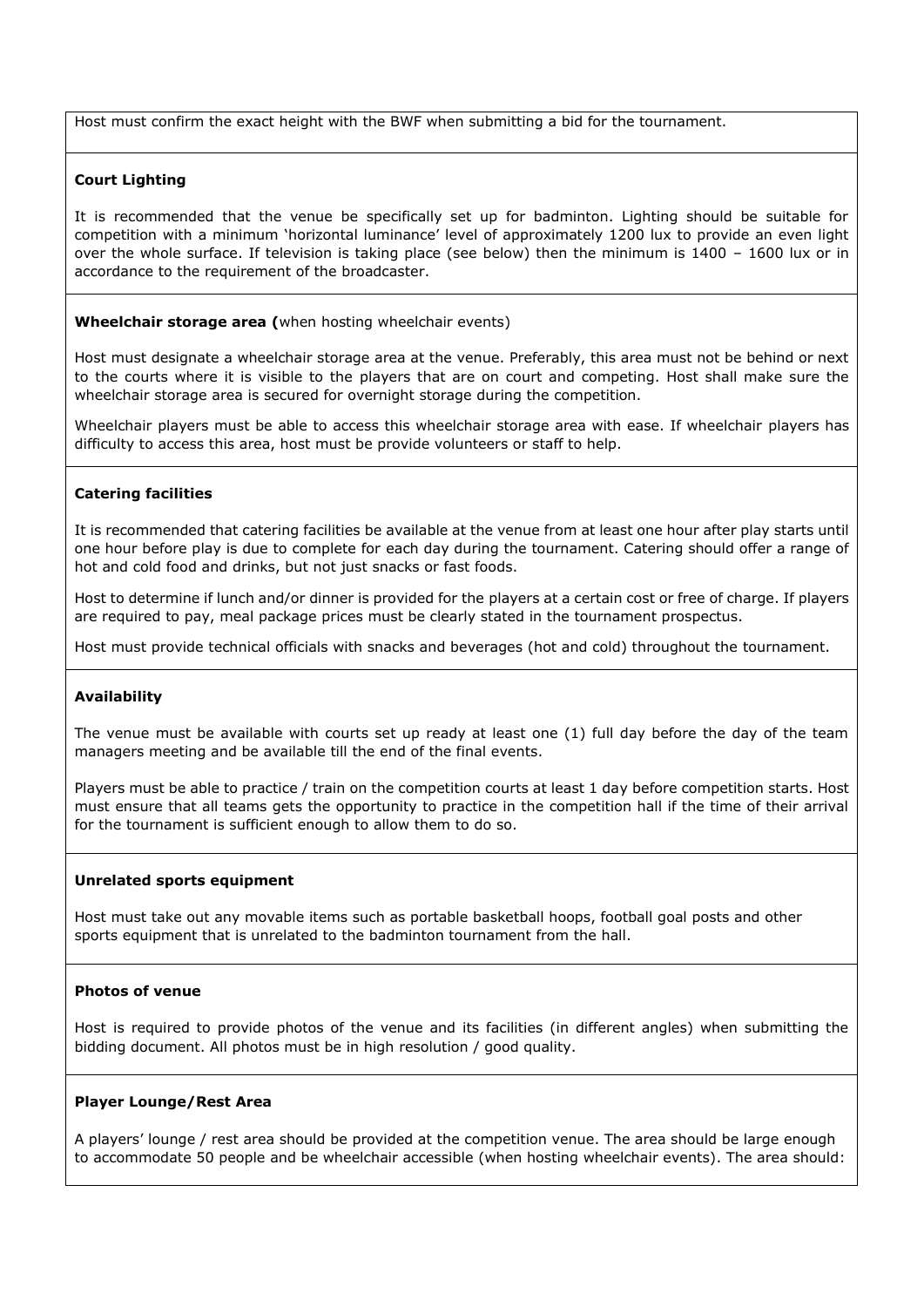- Be private and secured from the public
- Have Livescore and information on next matches

It is recommended that Host provides staff/volunteer to be stationed at this area.

# **Other Facilities**

Host must provide racquet stringing and wheelchair/prostheses repair service for the teams. This service must be available from the start of practice day until the end of the tournament.

Host must inform the BWF and Referee team if players/teams at the tournament will be charge for any of the services above and its cost.

These services must be at the competition venue.

# **Cleanliness & Maintenance**

Host must ensure the cleanliness of the competition venue at all times during the tournament.

Wheelchair courts lines that are made up of tape must be fixed/re-tape when they are broken. Host should have personnel available during competition days to assist with this.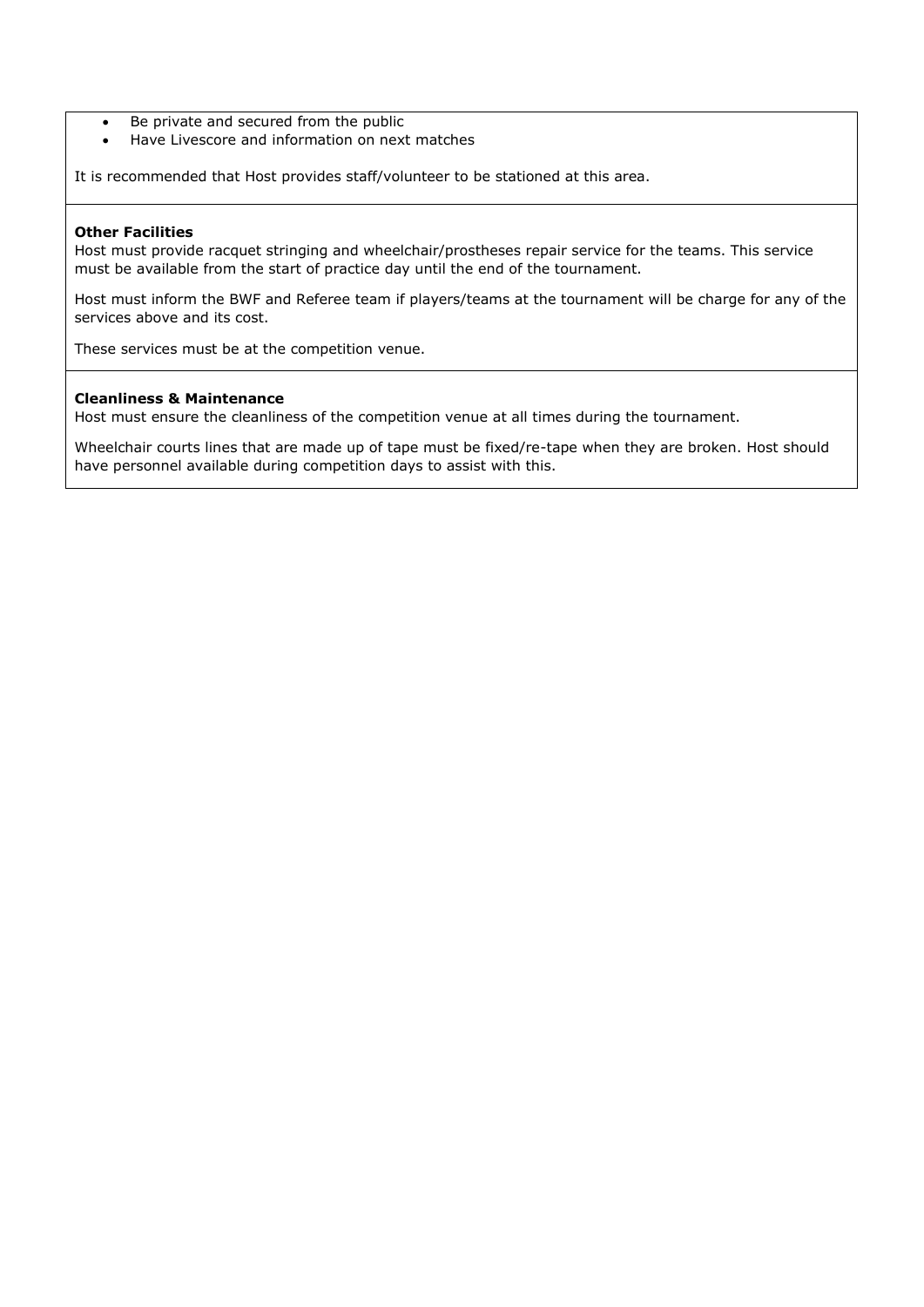# **APPENDIX 3 - EQUIPMENT**

The Host shall be responsible for arranging and financing equipment relating to the tournament.

# **Court Mats / Umpires Chairs / Other Equipment**

It is the responsibility of the host to provide a suitable quantity and quality of court mats, posts, nets, shuttles and umpire chairs to service the competition.

## **Host must only use equipment from the list of approved equipment on BWF website** [\(link\)](https://corporate.bwfbadminton.com/events/).

# **Shuttles**

A suitable quantity and quality of shuttles with a variety of speeds must be available for the running of the smooth running of the competition. The safekeeping and security of the shuttles must be arranged. Host must list the type of shuttle to be use in the competition in the tournament prospectus.

The brand and quality of the shuttlecock shall be approved by BWF. Please see the BWF website for the approved list of equipment [\(link\)](http://bwfcorporate.com/events/)

## **Scoring System**

Tournament planner shall be used as the tournament draw and results software.

# **Electronic Scoring / Live Score**

The Host to provide electronic scoring services to a high-quality including supplying of any equipment will be at no cost to the BWF including – LCD screens for scoring, computers / PCs (Windows XP, network connections).

## **Player Equipment Box**

It is recommended that player equipment boxes are elevated instead of being on the ground. This would assist wheelchair users to better reach their equipment while on court.

Player equipment boxes must be sturdy and large enough to accommodate a badminton racquet bag.

## **Other Items**

## **Mops**

Host must provide a minimum of 2 mops per court.

#### **Chairs**

Each court use for standing matches must have a minimum of 4 chairs for players to use. These are to be place next to the umpires' chair – 2 on each side. These are meant for players to fix/adjust their prostheses during a match.

4 coaches chair per court as well as line judges chair (as per the amount of personnel required per match should be made available) during competition days.

## **Coloured Tapes**

If the boundary lines on wheelchair courts uses coloured tapes, host must ensure sufficient amount is available during the competition to re-tape broken lines.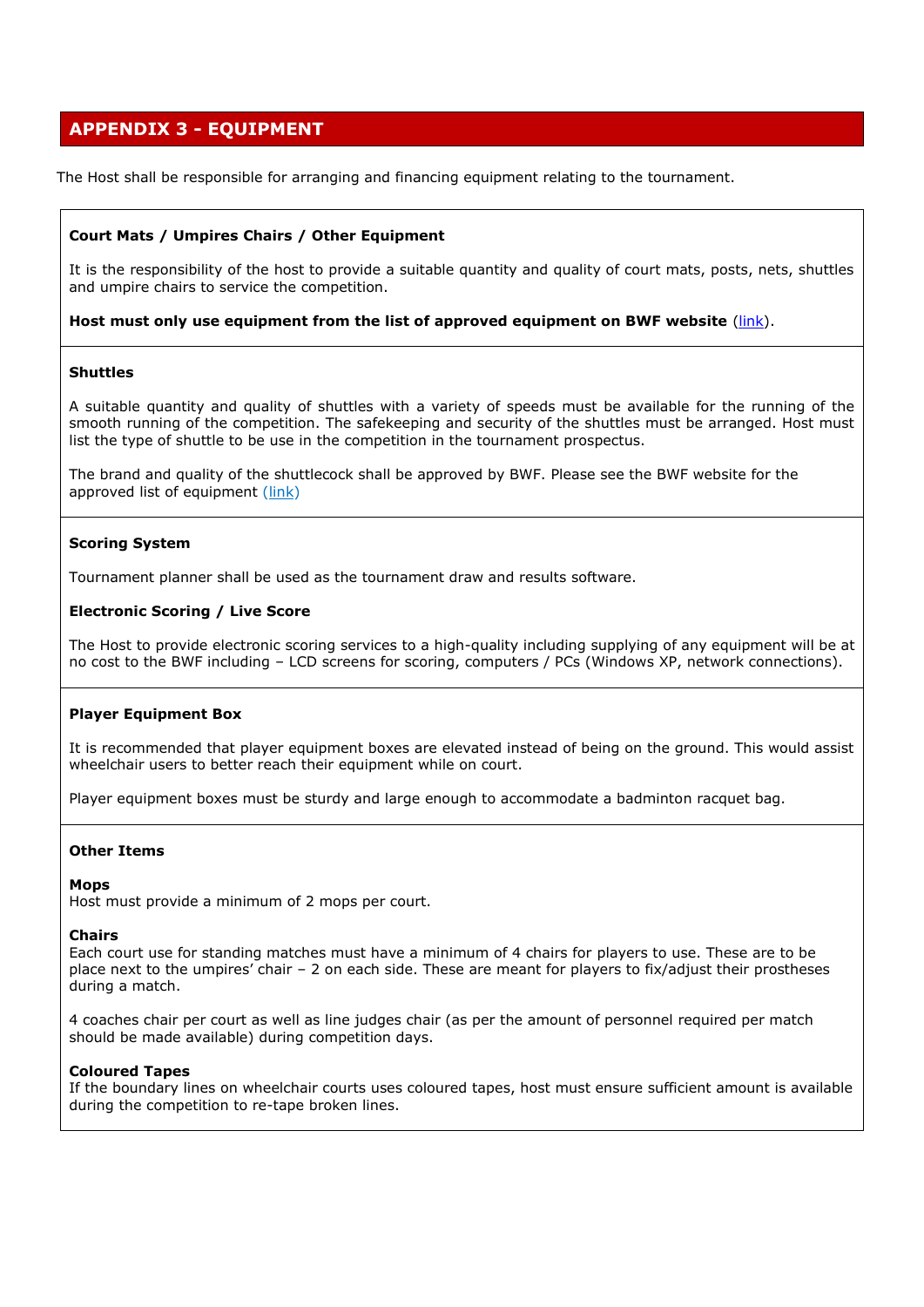# **APPENDIX 4 – EVENT OPERATIONS**

| <b>Items</b>                                                                                                                                                                                                                                                                              | <b>Responsibility</b> | <b>Finance</b> |
|-------------------------------------------------------------------------------------------------------------------------------------------------------------------------------------------------------------------------------------------------------------------------------------------|-----------------------|----------------|
| <b>Internet Access</b>                                                                                                                                                                                                                                                                    |                       |                |
| Hosts must provide internet access at the venue for match control,<br>Referee, Technical Delegate(s) and BWF Staff. This internet line must be<br>secured and not a line that is publicly shared.                                                                                         | Host                  | Host           |
| It is recommended that the host provide a separate internet line that<br>can be accessed by players and team officials at the competition venue.                                                                                                                                          |                       |                |
| Match Control, Results & Schedule of Play                                                                                                                                                                                                                                                 |                       |                |
| Referee and Technical Delegate team (and BWF if staff is present on<br>site) will determine the schedule of play on each competition day. The<br>schedule may only be determined once the entry list is finalized following<br>the completion of classification and the re-entry process. | <b>BWF</b>            |                |
| Host will need to assist and disseminate the approved schedule of play<br>and results to teams through team's pigeon boxes, notice boards and/or<br>via messaging services through the internet.                                                                                          | Host                  | Host           |
| Host must have personnel(s) that knows how to operate Tournament<br>Planner. If the competition uses two separate halls, there needs to be a<br>match control in each hall with microphone and loud speaker facility for<br>announcements.                                                | Host<br>Host          | Host<br>Host   |
| Host must have an announcer for the competition. Minimum of two (2)<br>announcers are required if the competition is played in 2 separate halls.                                                                                                                                          |                       |                |
| <b>Event Presentation</b>                                                                                                                                                                                                                                                                 |                       |                |
| Provide a good quality sports presentation, including the event logo and<br>elements used in the overall look and feel / brand of the tournaments,<br>country flags, backdrops for media interviews and for prize<br>presentations.                                                       | Host                  | Host           |
| Produce an event logo which is approved by the BWF.                                                                                                                                                                                                                                       |                       |                |
| Any type of artwork design for banner, buntings and backdrops to be<br>used for the competition must be sent to the BWF for review and<br>approval.                                                                                                                                       |                       |                |
| <b>Tournament Souvenir Programme</b>                                                                                                                                                                                                                                                      |                       |                |
| It is recommended that the HOST produce a souvenir programme for<br>the tournament. The final copy needs to be approved by the BWF before<br>printing. BWF may or may not supply content for the souvenir<br>programme.                                                                   | Host                  | Host           |
| <b>Medals</b>                                                                                                                                                                                                                                                                             | Host                  | Host           |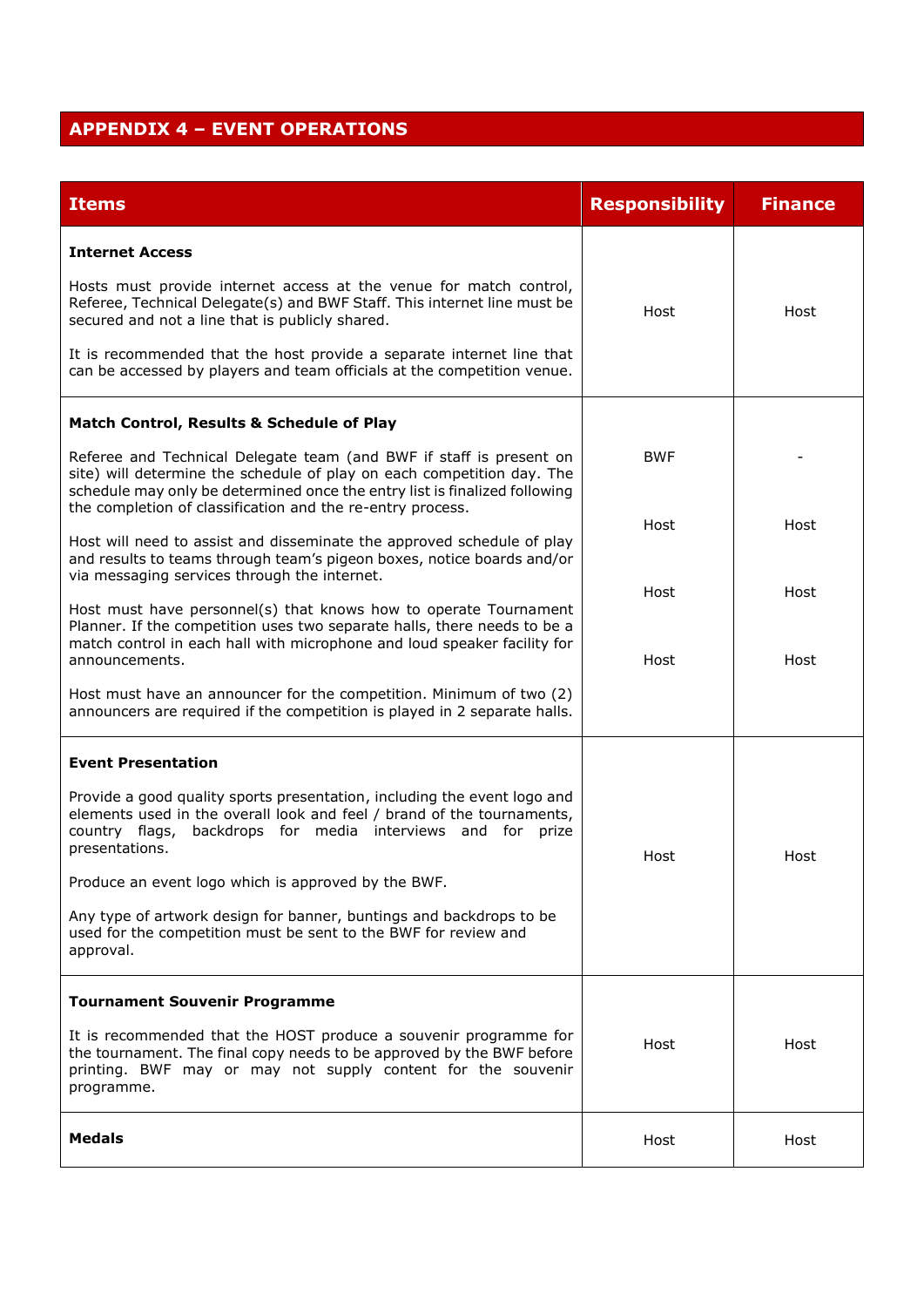| Provide medals or keep sake souvenirs for the winners, runners up and<br>semi-finalists. Total amount of medals for a tournament with 22 events<br>is 128.                                                  |            |            |
|-------------------------------------------------------------------------------------------------------------------------------------------------------------------------------------------------------------|------------|------------|
| <b>Medal Presentation</b>                                                                                                                                                                                   |            |            |
| The medal presentation schedule and format for the EVENT must be<br>approved by the BWF, this includes guests invited to be medal<br>presenters                                                             | <b>BWF</b> | <b>BWF</b> |
| Host should arrange for all medallist to gather/queue before the<br>ceremony. There should be coordinators to manage the prize givers<br>and prize winners.                                                 | Host       | Host       |
| If a BWF photographer is present, he/she must be given priority to<br>have the best spot to take photos of the ceremony/winners. This spot<br>is to be determined by the BWF.                               | Host       | Host       |
| Podium<br>Host must provide podiums that are wheelchair accessible. If there are<br>no podiums, there should be an equipment to indicate the placing of<br>the medallists.                                  | Host       | Host       |
| Host should not use any A-Boards as part of the podium if it will shield<br>a large portion of the wheelchair from being seen.                                                                              | Host       | Host       |
| Any ramps build for a stage to present the prizes must be able to fit<br>the largest sport wheelchair in the competition and is safe to be used.                                                            | Host       | Host       |
| <b>Doping Control</b>                                                                                                                                                                                       |            |            |
| Testing shall be carried out in accordance with BWF Anti-Doping<br>Regulations and procedures, and BWF will be responsible for deciding<br>the number of tests to be conducted.                             | <b>BWF</b> | <b>BWF</b> |
| BWF may request HOST for assistance in liaising with the national anti-<br>doping agency. Facilities must be provided by the Host for the testing to<br>take place as per the WADA guidelines.              | Host       | Host       |
| <b>VIP Support</b>                                                                                                                                                                                          |            |            |
| BWF will communicate and inform the hosts if any BWF council or<br>guests would attend the tournament. Hosts should provide<br>accreditations and ground transportation for these BWF guests.               | Host       | Host       |
| <b>Official Practice</b>                                                                                                                                                                                    |            |            |
| <b>Practice Schedule</b>                                                                                                                                                                                    |            |            |
| Players shall be given 1 hour to practice on court on official<br>$\bullet$<br>practice days.                                                                                                               | Host       |            |
| BWF to create a practice schedule that takes into account the<br>$\bullet$<br>arrival times of every players from a nation to include them in<br>a session.                                                 | <b>BWF</b> |            |
| <b>Practice Shuttles</b>                                                                                                                                                                                    |            |            |
| Host shall provide new practice shuttles to each player on<br>$\bullet$<br>official practice day(s). The shuttle brand and speed must be<br>similar to that being use for the competition. If the venue has | Host       | Host       |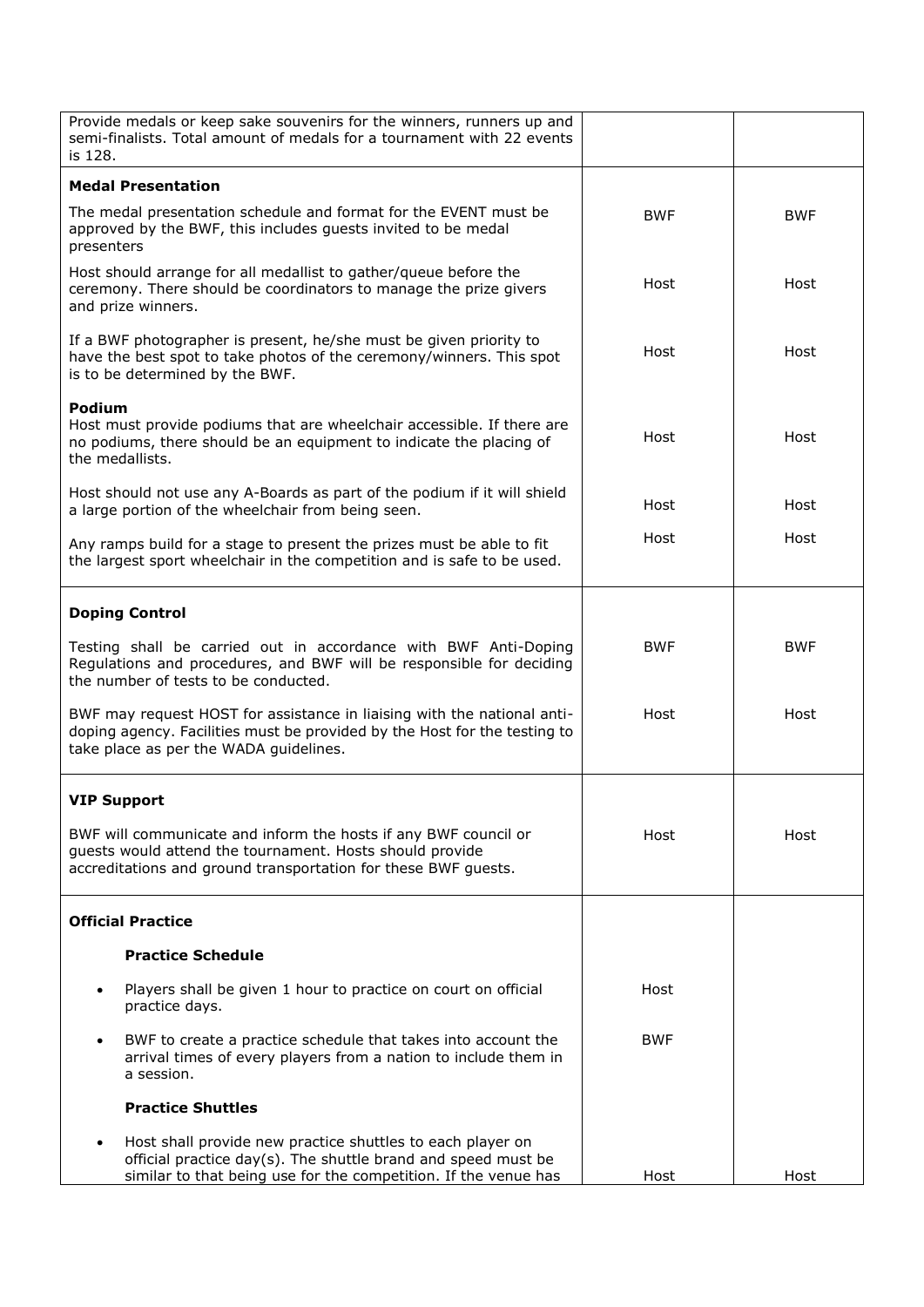| warm up court for competition days, used shuttles can |  |
|-------------------------------------------------------|--|
| provided.                                             |  |
|                                                       |  |

# **APPENDIX 5 - ACCOMMODATION**

# **Hotel**

The official tournament hotel(s) for players and teams must be wheelchair accessible. The name(s), location(s), quality, pricing, process for bookings etc. shall be detailed in the official prospectus.

Accommodation options must be approved by the BWF.

Official competition hotels must be used to accommodate the Referee, Deputy Referee, Technical Delegate, Classifiers, Umpires, Doctors, BWF Press Officer, BWF Official Photographer and BWF support staff.

# **Accessibility**

The hotel must be wheelchair accessible to all the key areas (when hosting wheelchair events):

- Hotel entrances
- Reception / lobby
- Room entrance & bathroom within the room
- Elevator (indicate how many is available and how many wheelchairs can enter at any one time)
- **Restaurants**

It is recommended that host identify if wheelchair can access other places in the hotel such as sports facilities. If there are no access, this should be made known to the teams.

## **Type of rooms**

The type of rooms available must be written on the tournament prospectus

- **Single**
- Double / Twin Sharing
- **Triple**
- Quadruple

Host must state whether the price for each night includes any meals (breakfast/lunch/dinner).

**Wheelchair accessible rooms (**when hosting wheelchair events)

Host should secure any wheelchair accessible room at the official hotel for the tournament. These rooms should be allocated to players that needs them the most (i.e. WH1 or WH2)

Host should communicate with the competing teams and ask if any of their players require wheelchair accessible rooms or if regular rooms are fine.

## **Site visit & Photos (applies to competition venue as well)**

Host must inspect the hotel rooms that is being proposed and make sure the hotel is suitable for wheelchair accessible players. Host should take photos and provide them to the BWF.

Host must have a wheelchair user with them when the visit happens to ensure proper check on accessibility.

BWF will conduct a site visit to inspect the suitability of the competition venue, official hotel, and transportation. BWF will cover the flight cost of the BWF staff. Host is responsible for arranging ground transportation and covering the cost of the staff's (maximum) 2 nights hotel stay during the site visit.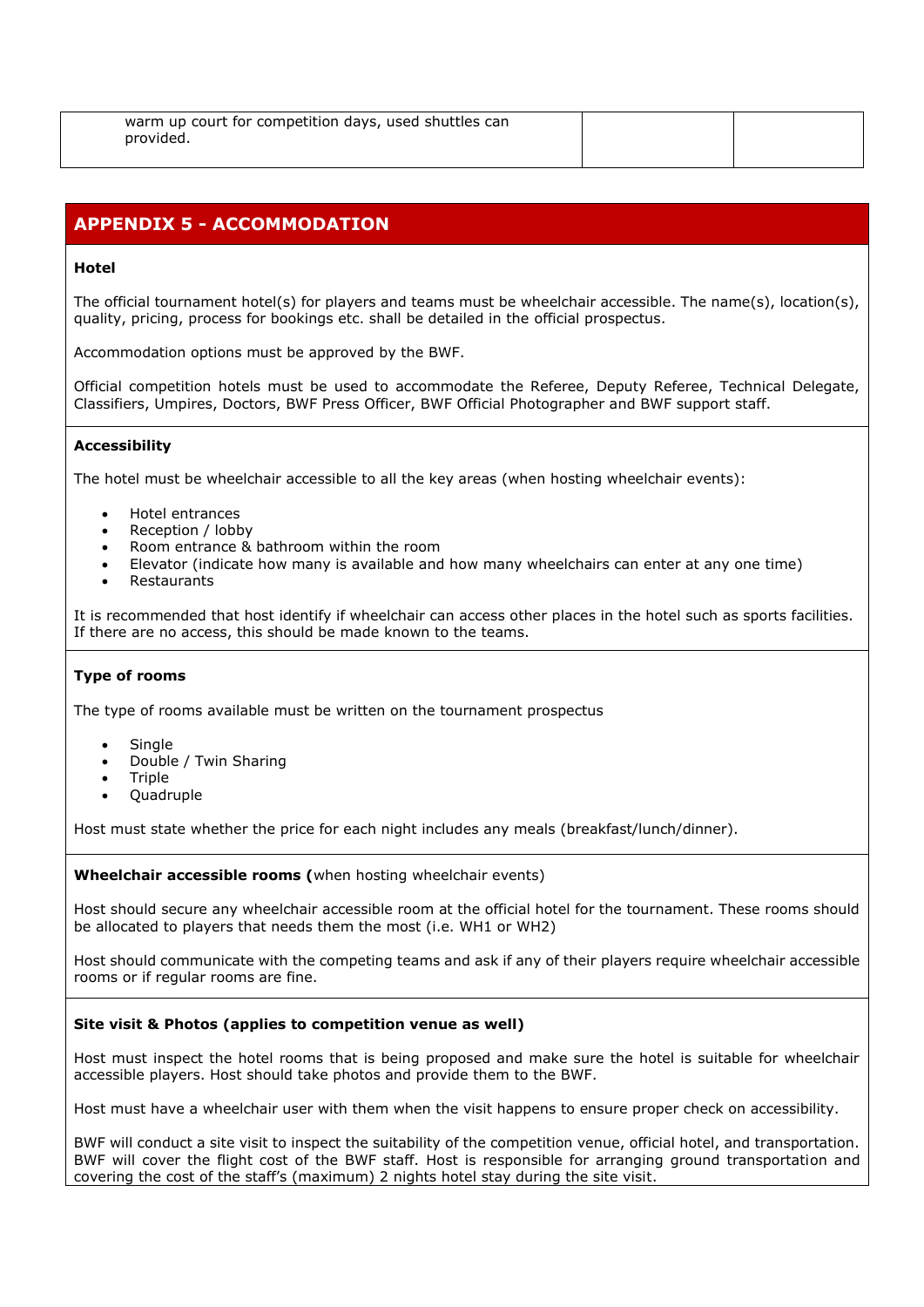# **APPENDIX 6 - TRANSPORTATION**

# **Wheelchair Accessible Transport**

Host must secure a reasonable amount of wheelchair accessible transport to wheelchair users (when hosting wheelchair events) from airport to hotel and venue (or other locations that relates to athlete's participation at the tournament such as team managers meeting location).

Host must send BWF the information below to the BWF:

- Type of wheelchair accessible vehicles (cars/vans/small buses/large buses)
- Number of wheelchair accessible vehicles
- Number of wheelchair users that can fit into the vehicles
- Photos of the vehicles including the security features (i.e. seatbelt or hooks for wheelchairs)

Transport load zones must be wide enough to accommodate wheelchair users transferring out of the car into their wheelchairs. Transfers into a wheelchair raised up on the sidewalk are extremely difficult and hazardous for many people with mobility impairment.

Transport load zones also need to accommodate rear lift equipped vans as well as side mounted lifts. Therefore, they need to provide an aisle of at least 2,400 mm wide and 7,000 mm long, adjacent and parallel to the vehicle pull-up space. Transport load zones must be equipped with at least one kerb ramp.

# **Transport Operations**

Transportation must be made available to convey (in a reasonably timely manner – 15 minutes to half an hour frequency of service – and by a reasonably direct route) all foreign / overseas players, officials, BWF VIPs if any and personnel from BWF to and from the official competition hotels and the nearest international airport; between the hotels and the venue; and between the hotels and the practice facilities. Host must distribute transportation schedule to all teams.

Host must provide a dedicated transport for the BWF Technical Officials team and staff during the tournament.

Transport must be available late at night to take officials back to their hotels as well as any players that are with doping control.

Some players may book accommodation that is of walkable distance to the venue. If a change of venue after the publication of prospectus affects this, host must be able to assist the players to get to the 'new' proposed venue during the competition week.

# **Airport**

The airport chosen must be a hub for many major international airlines. This is to ensure that wheelchair players are able to secure flights to the destination. Smaller airports serve smaller planes which does not have the capacity to load many wheelchairs and luggage that big teams bring.

Airport pickups and drop off should be available at least three days before competition day one and until one day after the last competition day.

The airport should preferably not be more than 60 minutes drive from the venue and hotel.

Host must assist wheelchair users to transfer all sports wheelchair from the airport (when hosting wheelchair events), either directly to the competition venue upon arrival or to the hotel, then venue. This also applies when players are departing from the competition.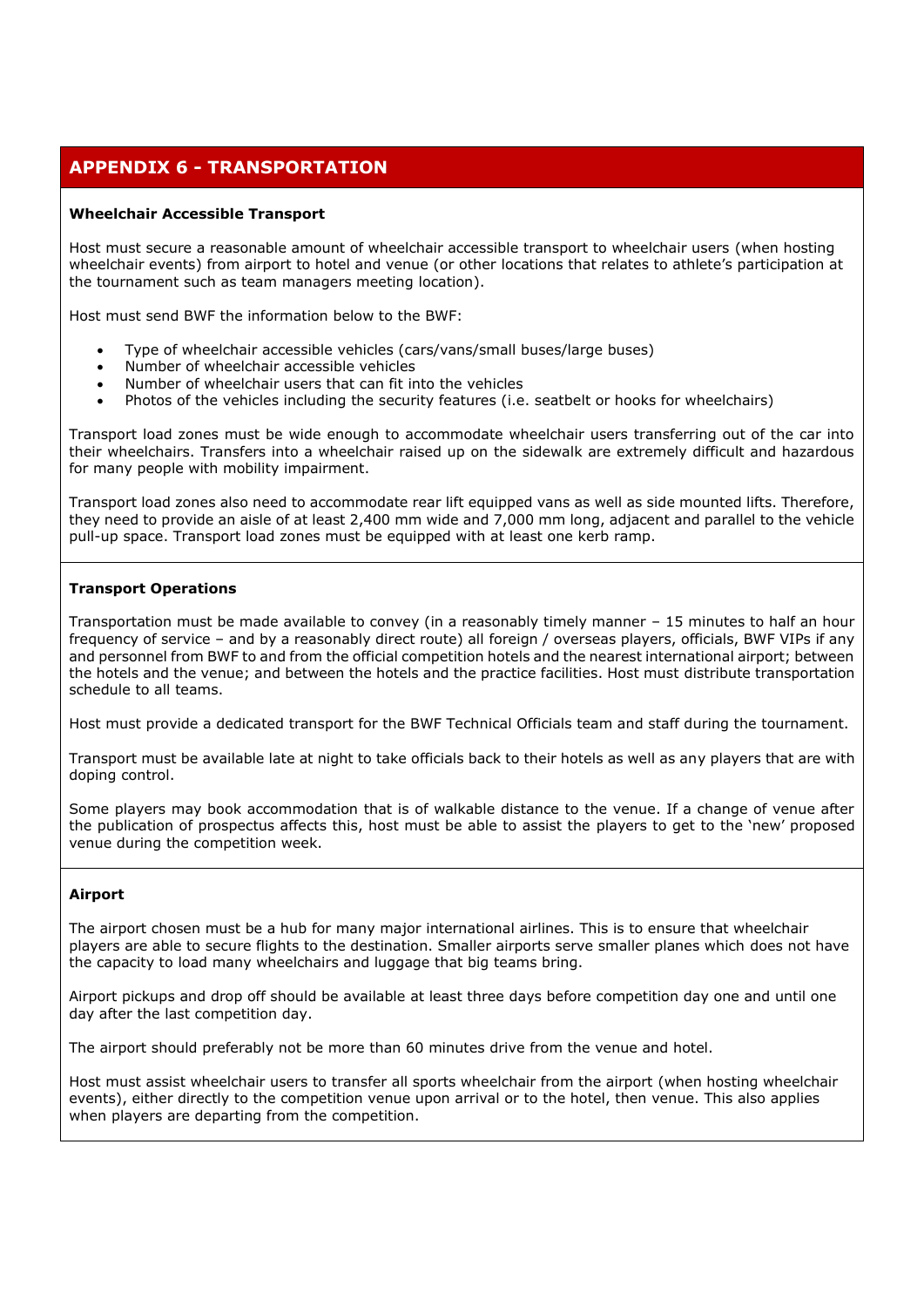# **Player's air travel or their own domestic land travel**

This will be arranged and paid for by themselves or their Member Associations.

# **APPENDIX 7 – TOURNAMENT PROSPECTUS**

## **Prospectus / Entry Forms / Entries**

Prospectus, accommodation / transport / visa and entry forms shall be prepared and made available to the Members no later than 120 days before the first day of competition begins.

The prospectus / entry form and fees charged shall be approved by BWF before circulated and published.

There should only be one currency listed in the tournament prospectus.

BWF will manage the approval of players' entries into the tournament and share the list of players after the final entry day.

Entry of any player into the tournament will be decided by the BWF. The host cannot reject any player's entry into the competition.

## **Entry fees**

Host may charge an entry fee for players and team officials for the tournament. The amount charge for team officials (which includes coaches, team managers, physiotherapist) must be half the cost of what is charged to the players or lower.

Host must be able to justify what services are covered under the entry fee. The amount charged needs to be approved by the BWF.

Host must provide an invoice for entry fees to teams. If a team or individual players request for separate invoices under each individual name, host must be able to provide this.

Host should only expect payment from teams/players when the correct invoices are provided to them. A reasonable time frame must be given to the teams/players to make payment once invoices are sent out. Host must consider the size of a team when expecting payment.

Host should provide a report to the BWF if any teams/players have not made entry fee payment 7 days and 1 day before the  $1<sup>st</sup>$  day of competition.

Players should be allowed to pay via cash when arriving at the competition if they have difficulty with bank transfers.

Host must refund entry fees should the tournament be cancelled and/or if a participants withdrew and did not travel to the tournament.

## **VISA Support**

HOST must provide assistance where necessary to visiting teams and officials to obtain entry visas. Timely applications for visas remain the responsibility of the applicants. Host must clearly state if they would help the participants secure a visa or to only provide visa supporting letters. Host must also state any charges that would apply if they assist with visa processing. Host must not charge any fee for providing visa supporting letters.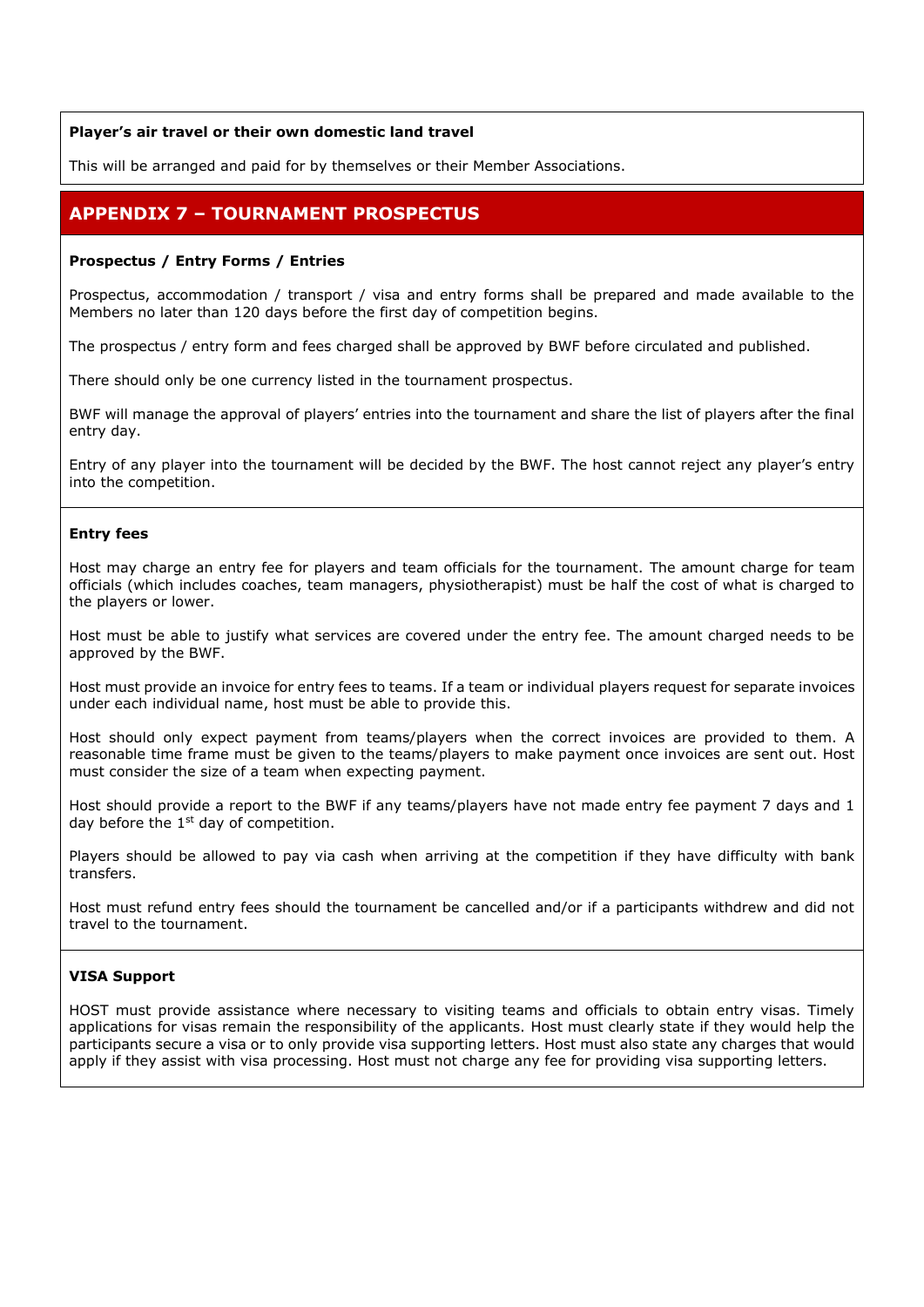#### **Prospectus Content**

BWF will provide a prospectus template that must be used by Hosts. Content should include accommodation, bank account, transportation, host contact, venue, tournament schedule, meeting details, brand and type of shuttle and other relevant information from Host/BWF.

# **APPENDIX 8 – TEAM MANAGERS MEETING**

Team Managers Meeting are scheduled one day before competition day one. Hosts must identify a location and venue for the meeting and inform the BWF. The date and time of the meeting to be approved by the BWF.

Hosts are required to provide these facilities at the Team Managers Meeting.

- o Computer & Projector
- o Large Screen
- o Chairs (enough for 2 representatives per team at minimum)
- o Microphone

Room can be set as classroom style. The front of the room should have tables and chairs set for the BWF technical officials to sit.

The meeting room must be accessible for wheelchair users.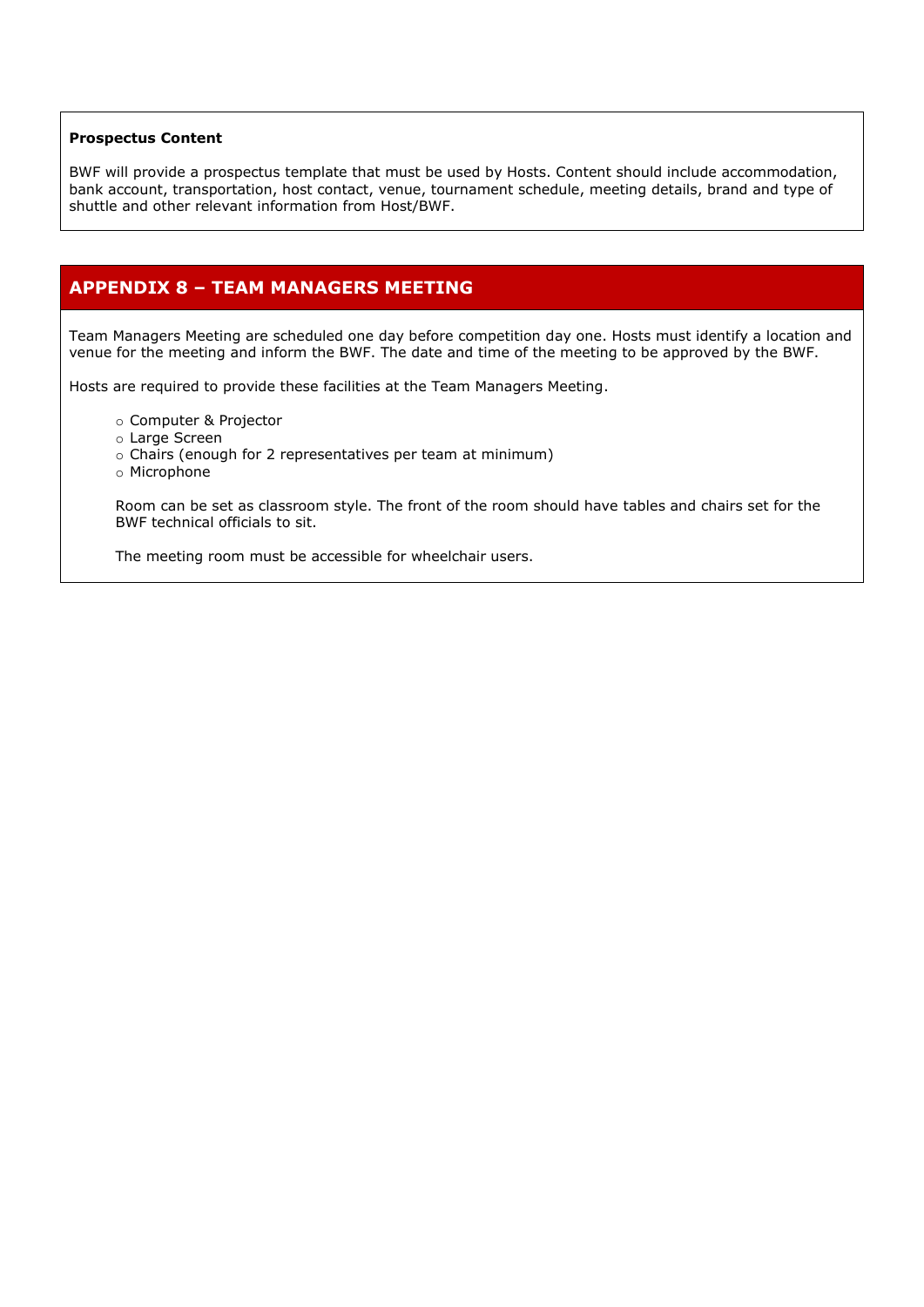| <b>APPENDIX 9 - TECHNICAL OFFICIALS</b> |               |                     |
|-----------------------------------------|---------------|---------------------|
| <b>GRADE 2 - LEVEL 1</b>                |               |                     |
| <b>BWF Technical Officials</b>          | <b>Amount</b> | <b>Appointed by</b> |
| Referee                                 |               | <b>BWF</b>          |
| Deputy Referee                          |               | <b>BWF</b>          |
| <b>Technical Delegate</b>               |               | <b>BWF</b>          |
| Umpire Coordinator                      |               | <b>BWF</b>          |

# **GRADE 2 – LEVEL 2**

| <b>BWF Technical Officials</b> | <b>Amount</b> | <b>Appointed by</b> |
|--------------------------------|---------------|---------------------|
| Referee                        |               | <b>BWF</b>          |
| Deputy Referee                 | 1.            | <b>BWF</b>          |
| <b>Technical Delegate</b>      |               | <b>BWF</b>          |
| <b>Umpire Coordinator</b>      |               | <b>BWF</b>          |
| Chief Classifier               |               | <b>BWF</b>          |
| Classifier                     | $3 - 4$       | <b>BWF</b>          |

# **GRADE 2 – LEVEL 3**

| <b>BWF Technical Officials</b> | <b>Amount</b> | <b>Appointed by</b> |
|--------------------------------|---------------|---------------------|
| Referee                        | T             | <b>BWF</b>          |
| Deputy Referee                 |               | <b>BWF</b>          |
| <b>Technical Delegate</b>      | 1             | <b>BWF</b>          |
| Umpire Coordinator             | 1             | <b>BWF</b>          |
| Chief Classifier               | 1             | <b>BWF</b>          |
| Classifier                     | $1 - 2$       | <b>BWF</b>          |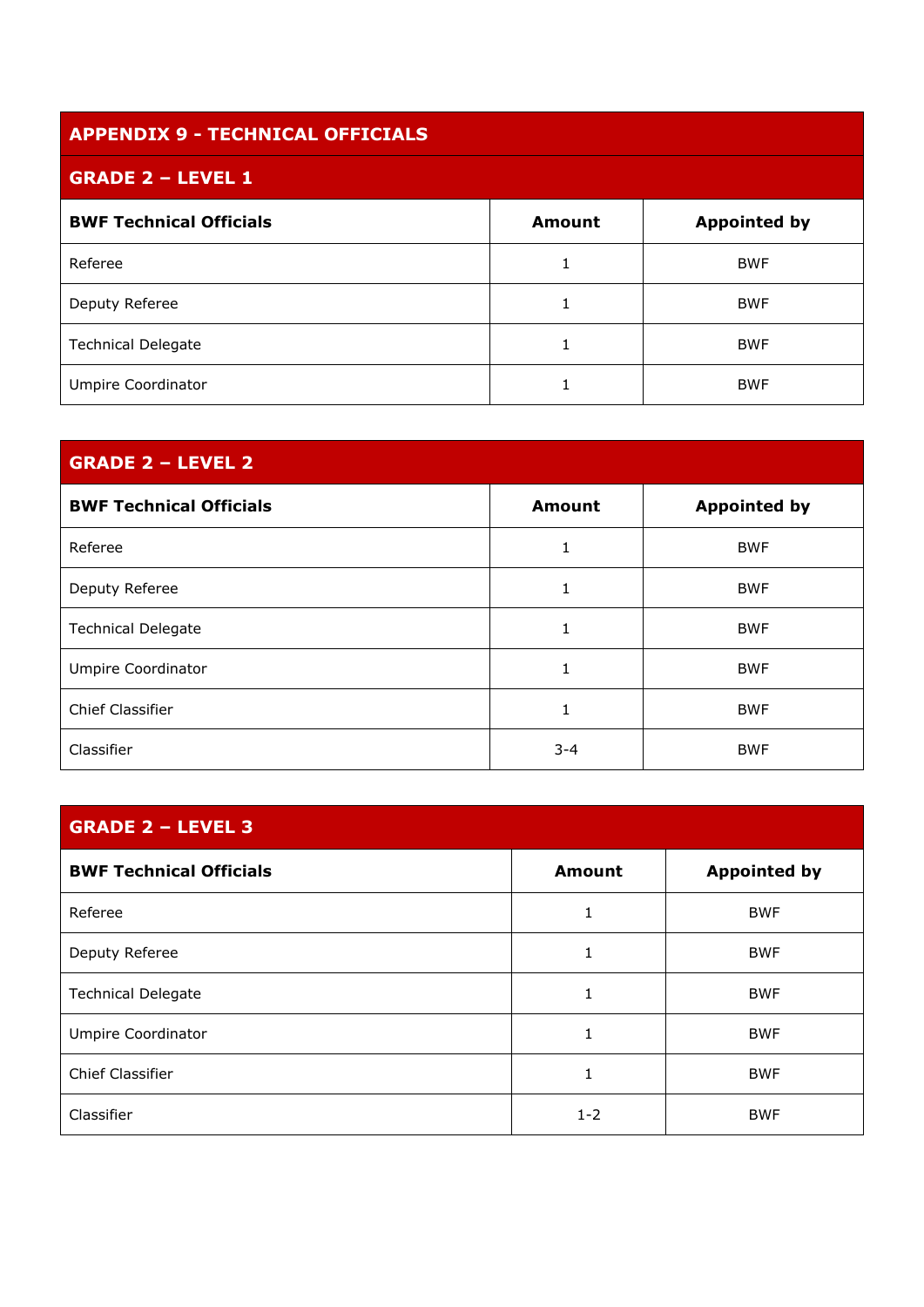| <b>Items</b><br>(for BWF appointed Technical Officials)                                                                                                                                                 | <b>Responsibility</b> | <b>Finance</b> |
|---------------------------------------------------------------------------------------------------------------------------------------------------------------------------------------------------------|-----------------------|----------------|
| Economy class flight                                                                                                                                                                                    | <b>BWF</b>            | <b>BWF</b>     |
| Daily Allowance                                                                                                                                                                                         | <b>BWF</b>            | <b>BWF</b>     |
| Accommodation with breakfast at tournament's official hotel.<br>Host must provide accommodation option that is of four-star<br>standard. Hotel of a less standard must gain the approval of<br>the BWF. | <b>BWF</b>            | <b>BWF</b>     |
| Ground transportation (throughout the tournament)<br>Airport pickup & drop off<br>$\bullet$<br>Hotel - Venue<br>$\bullet$                                                                               | HOST                  | HOST           |

| <b>HOST Technical Officials</b>                                                                                                                                                                                                                                           | <b>Amount</b> | <b>Appointed by</b> |
|---------------------------------------------------------------------------------------------------------------------------------------------------------------------------------------------------------------------------------------------------------------------------|---------------|---------------------|
| Deputy Referee                                                                                                                                                                                                                                                            |               |                     |
| Note:<br>A Host deputy referee is optional for a competition with 1<br>hall but is a must for tournaments that utilizes two (2)<br>competition halls. It is also important for the development of<br>Para badminton technical officials in the host country or<br>region. | $1 - 2$       | <b>HOST</b>         |
| Host Umpire<br>Must be national, continental or BWF<br>$\circ$<br>accredited/certificated                                                                                                                                                                                 | See Notes     | HOST                |
| Line Judges                                                                                                                                                                                                                                                               | See Notes     | HOST                |

# **NOTES**

Host is required to confirm the number of line judges and umpires they would appoint for the tournament four (4) weeks before the  $1<sup>st</sup>$  day of competition with the BWF.

Host must be able to provide umpires and line judges based on the guidelines below:

- An umpire and service judge must be available for each match (Service judge is optional for Grade 2 Level 3)
- A minimum of four (4) line judges per court/per match (Grade 2 Level 1)
- A minimum of two (2) line judges per court/per match (Grade 2 Level 2 and 3)

Final matches

- An umpire must be available for each match.
- There must be a service judge in each match.
- Recommendation of six  $(6)$  line judges, per court/per match.
- A minimum number of four (4) line judges, per court/per match should the recommended amount cannot be fulfilled.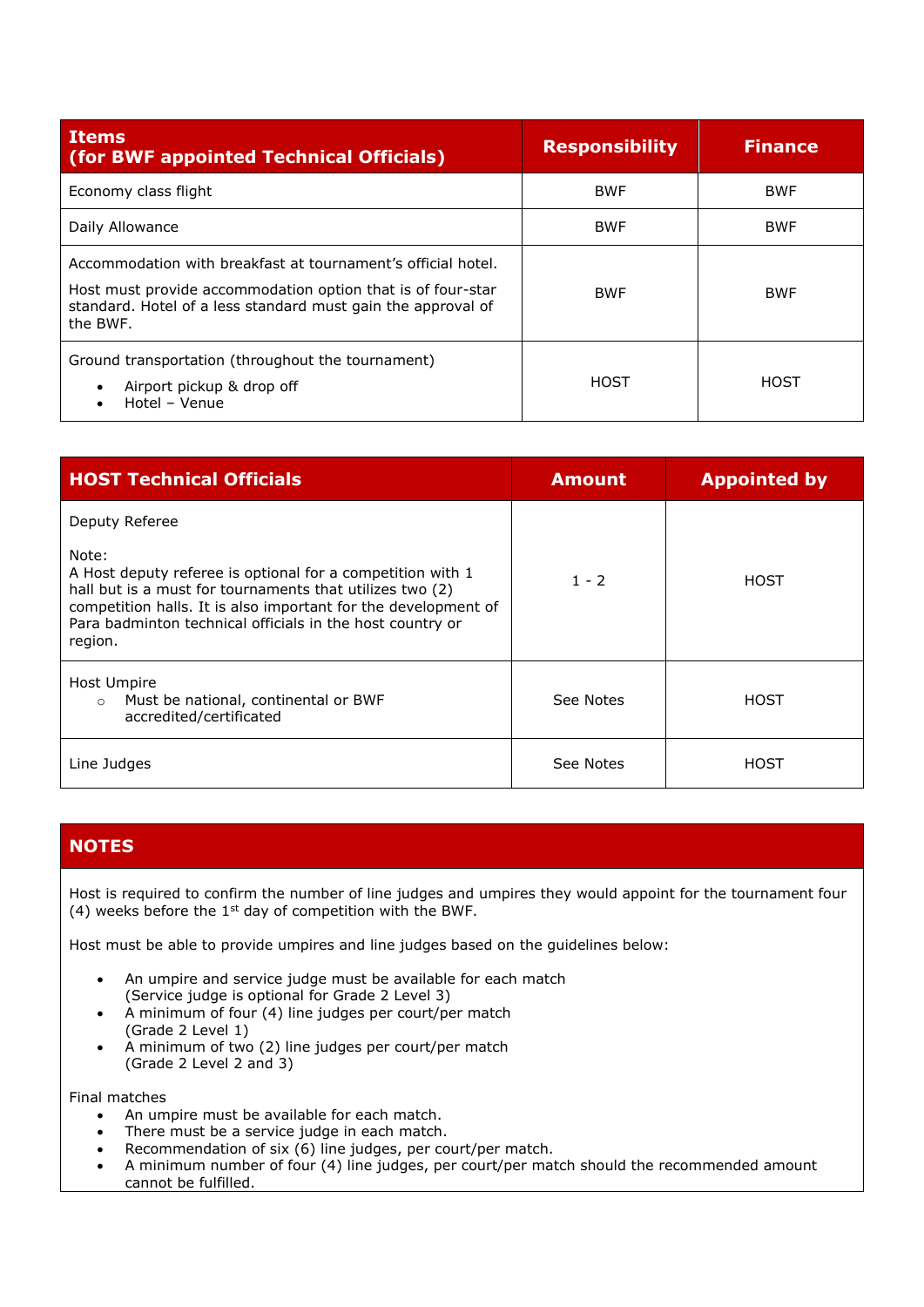The Referee can decide if certain matches requires more than the minimum number of line judges.

## *Comment:*

*The number of courts usually required on finals day is four (4) courts. The number can be reduced with the agreement of the Referee, Technical Delegate and BWF representative when the schedule is being created and/or if the number of events is less than 15.*

# **Umpires & Line Judges Briefing**

- Date and time of briefing to be determined by the BWF after discussing with Host and the Referee team. Meeting should be held 1 day before the competition begins.
- Location of briefing to be confirmed by the Host with the BWF 1 week before the  $1<sup>st</sup>$  day of competition.

| Host to provide training to line judges before the tournament begins to familiarize  <br>themselves with Para badminton. | Host |
|--------------------------------------------------------------------------------------------------------------------------|------|
|--------------------------------------------------------------------------------------------------------------------------|------|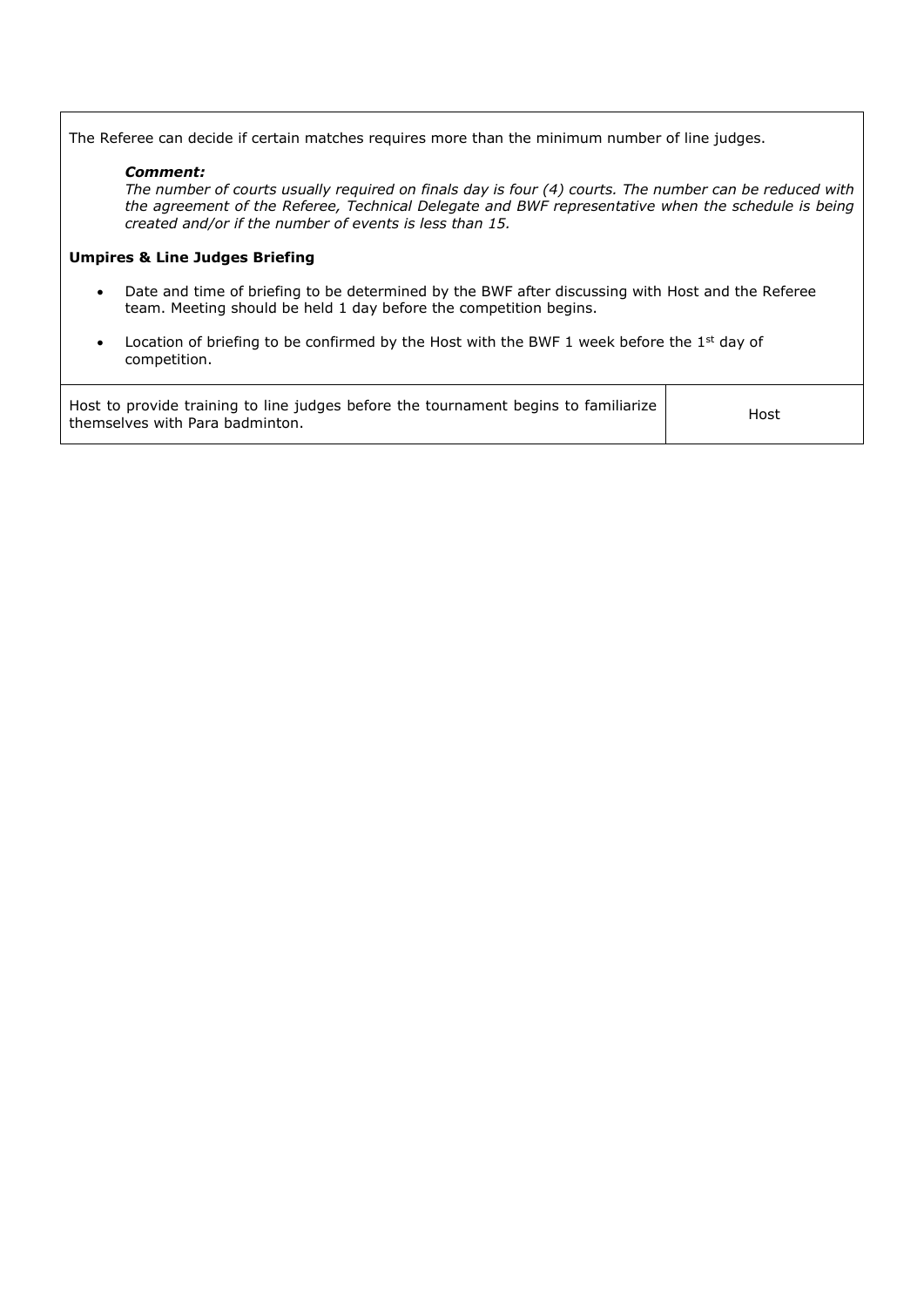# **APPENDIX 10 - CLASSIFICATION**

Tournament Host at Grade 2 Level 2 and Level 3 must be willing to host classification before the tournament begins. BWF will however decide whether that tournament will have classification or not. This will be communicated to the Host in advance. The Host shall cover the cost of classification.

# **CLASSIFICATION PERSONNEL**

A classification panel is made up of 2 classifiers. BWF will appoint a team of Classifiers for the tournament consisting of:

- 1 Chief Classifier
- 1 4 Classifiers

It will be a maximum of five (5) personnel but BWF may decide on a reduced number of Classifiers. A tournament may have a minimum of one (1) classifier panel. In this situation, a protest panel will not be available.

# **CLASSIFICATION ROOM ARRANGEMENT**

Classification room should be hosted at the competition venue. The following facilities must be provided by the Host and be ready at least one (1) day before the first day of classification. It must be inspected by the classifier team before the classification meeting. The arrangement should have these arrangements:

- Waiting area with chairs or sofas
- Classification room must be next to the waiting area. A room that is at least  $4m \times 4m$  in area. A sport wheelchair must be able to go into the room and manoeuvre within the room.
- Classification room must be short walking distance to a wheelchair court.

# **Equipment in Classification Room**

Examination bench, moveable in height.

2 moveable examination chairs without back, moveable in height if possible

1 big table for administration with 4 normal chairs

1-2 screens (for privacy)

Protection paper for the bench

Disinfection liquid for the bench and hands

Some unsterile gloves

Computer that is linked to a printer

Coloured tapes

**Notes**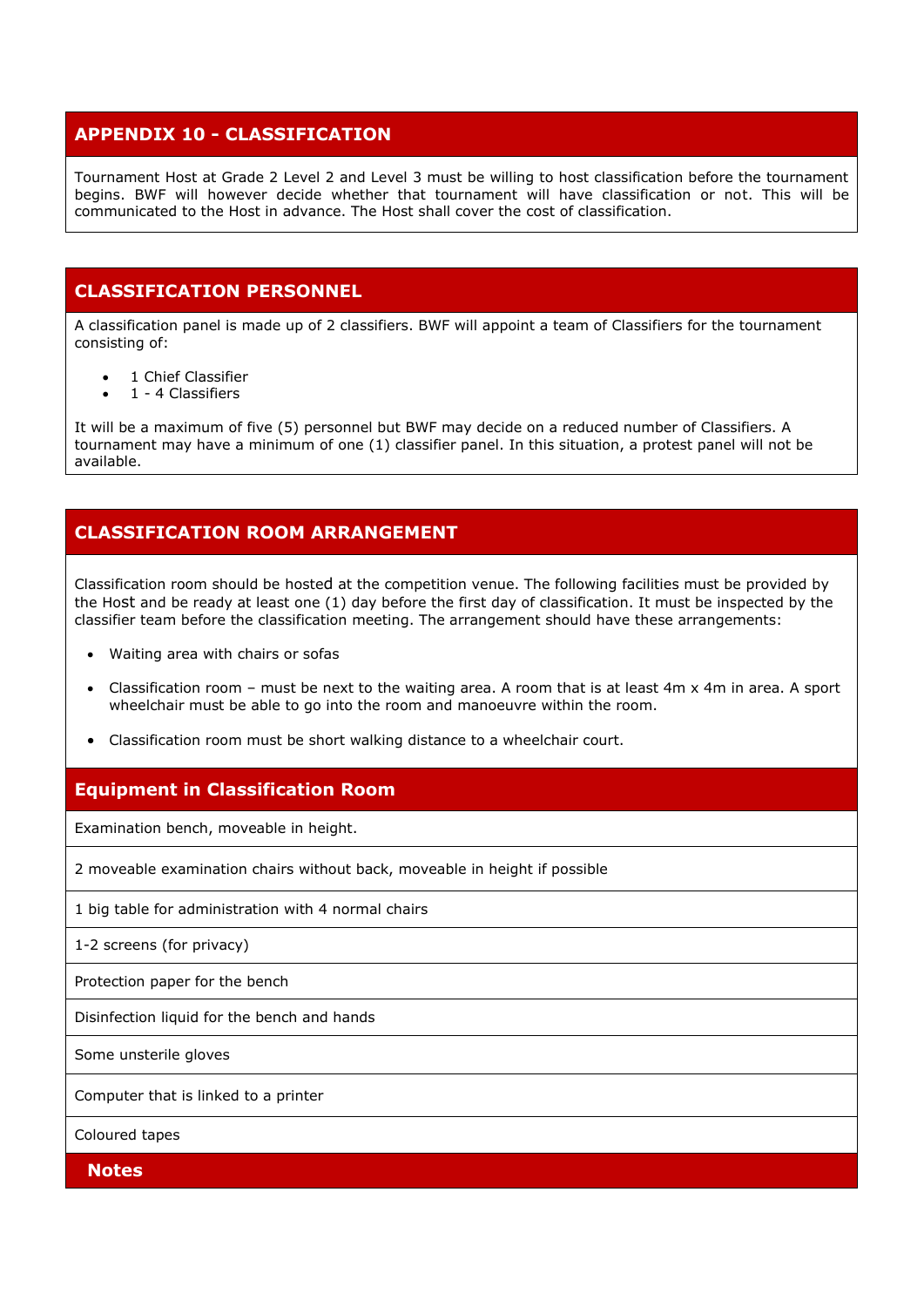| BWF will decide on the number of classification days depending on<br>the number of entries and classification panel that is available.                               |  |
|----------------------------------------------------------------------------------------------------------------------------------------------------------------------|--|
| If there are two classification teams, two classification rooms with<br>the same equipment will be required.                                                         |  |
| Host must send photos of the examination bench and room(s) they<br>intend to use for Classification to the BWF contact person in order to<br>ensure its suitability. |  |

# **CLASSIFICATION MEETING**

- Classification Meeting is to be organized the day before Classification at a time to be determined by the BWF.
- Host will need to identify and confirm the exact location of the Classification Meeting. This needs to be communicated in the tournament prospectus as well as through pigeon holes, announcement/notice boards and/or information desk at the official hotel used.

*Comment:*

*BWF recommends that the meeting room be held at the official hotel where most of the teams are staying if it is suitable (i.e. wheelchair accessible and enough space for the group that will attend)*

- The meeting room should have:
	- o Computer & Projector
	- o Large Screen
	- o Table & Chairs (enough for 2 representatives per team)
	- o Microphone

Room can be set as classroom style. The front of the room should have tables and chairs set for the classifiers to sit.

The meeting room must be accessible for wheelchair users.

# **CLASSIFICATION REQUEST FROM HOST**

If BWF decides that no classification will be held at a tournament, the Host may request that classification be organised if they have at least 8 players from the host country that needs classification.

This however depends on:

- Availability of the BWF classifiers
- Host financing the cost of bringing the classifiers to the tournament.
	- o Economy class flight with return leg
	- $\circ$  Accommodation with breakfast Maximum of five (5) nights at the tournament's official hotel

BWF will decide whether to approve the request after consulting with the Head of Classification and BWF management.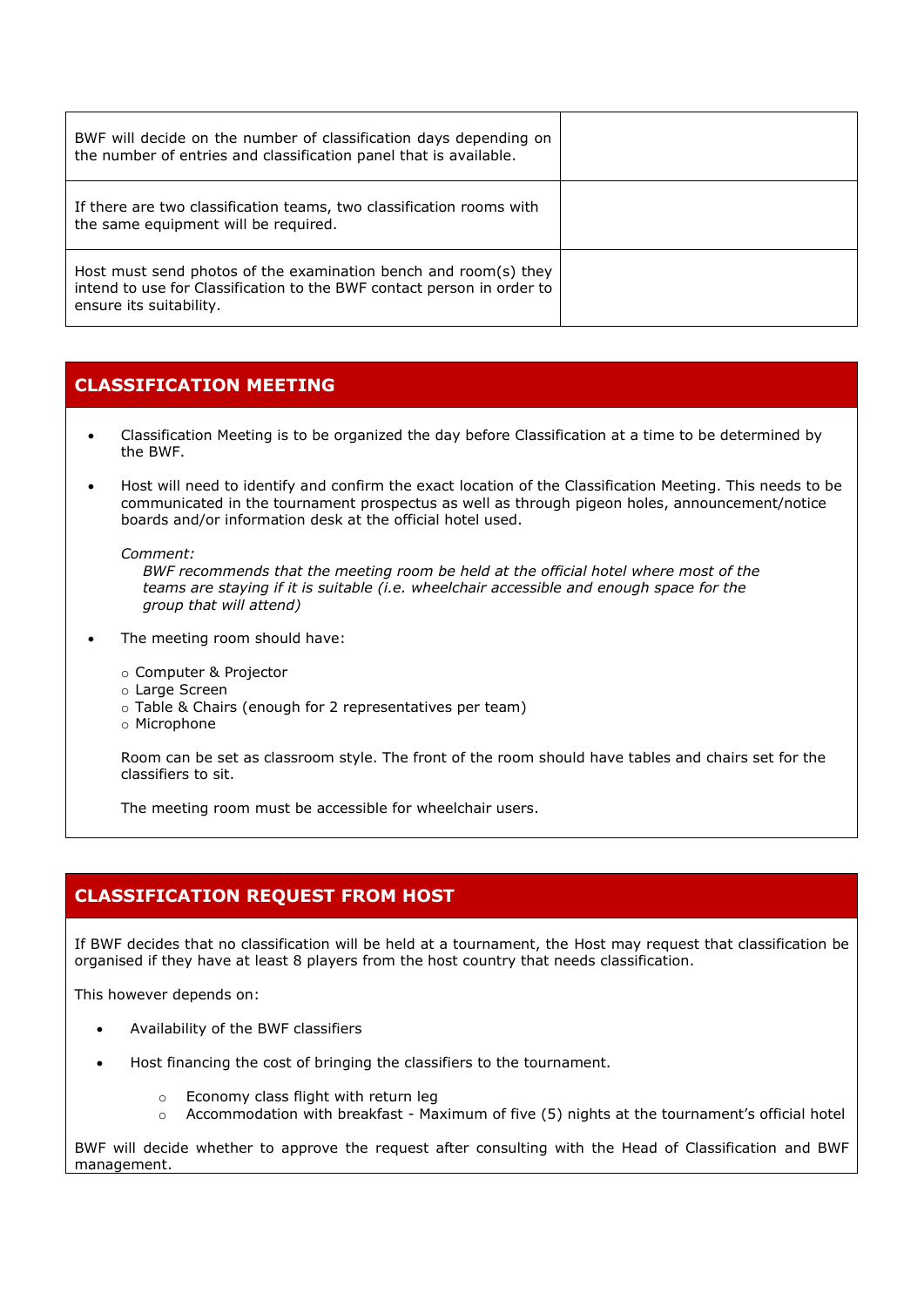# **CLASSIFICATION DAY(S)**

Transportation should be readily available for the Classifier team before Classification starts to bring them to the venue. Exact time to depart will be discussed with the Host. Transportation should also be available to bring them to the team managers meeting after classification has finished.

A minimum of one (1) wheelchair court needs to be allocated to the classifiers to assess the players. This court must be the closest to the Classification room. Practice schedule for team must not include this court (except after all Classification is completed or if the Classifier team does not require its use anymore).

It is recommended that the host provides a volunteer to assist the Classifier team with Classification.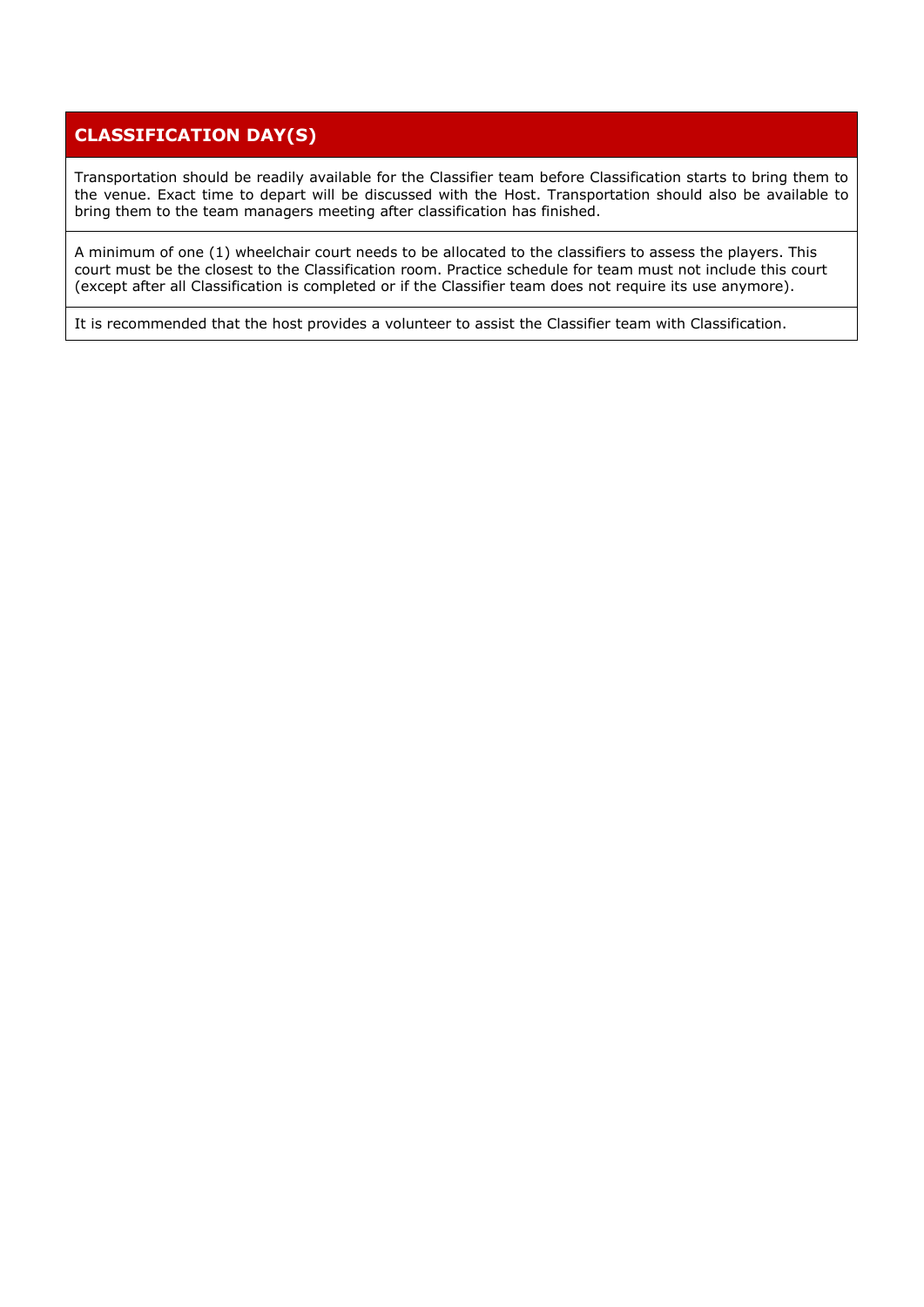# **APPENDIX 11 - MEDIA AND COMMERCIAL RIGHTS & OBLIGATIONS**

| <b>TELEVISION, MARKETING &amp; PUBLICITY</b>                                                                                                                                                                                                                                                                                        | <b>Responsibility</b> | <b>Financing</b> |
|-------------------------------------------------------------------------------------------------------------------------------------------------------------------------------------------------------------------------------------------------------------------------------------------------------------------------------------|-----------------------|------------------|
| <b>Publicity and Marketing</b>                                                                                                                                                                                                                                                                                                      |                       |                  |
| It is recommended that the host publicize the hosting of the event in the<br>area or city to raise awareness of Para badminton and the tournament.                                                                                                                                                                                  | Host                  | Host             |
| Host must provide statistics of media personnel (including writers,<br>photographers, and tv channels) that attends the tournament to<br>provide coverage to the BWF.                                                                                                                                                               |                       |                  |
| TV Production or Live Streaming (if available)                                                                                                                                                                                                                                                                                      |                       |                  |
| Host may secure at no cost to the BWF, TV production/livestreaming<br>which is relevant to the scale and scope of the tournament. Host will<br>use best endeavours to ensure coverage of the Event meets BWF's                                                                                                                      | Host                  | Host             |
| Television Delivery Requirements. Host must liaise with the BWF on<br>the television production and broadcast arrangements.                                                                                                                                                                                                         | <b>BWF</b>            | <b>BWF</b>       |
| BWF retain all media rights connected to the Event, but will enter into<br>an agreement with the Host around how to distribute domestic and<br>international media rights, including how to distribute any revenues.                                                                                                                |                       |                  |
| Host is required to share the livestreaming feed with the BWF if it is<br>available (for level 1 this is mandatory).                                                                                                                                                                                                                | Host                  | Host             |
| <b>Website and Internet Rights</b>                                                                                                                                                                                                                                                                                                  |                       |                  |
| BWF retains rights for the exploitation by means of website, internet,<br>and interactive media - however BWF will enter into an agreement<br>based on specific plans on the exploitation of these rights. Streaming<br>and webcasting rights of any of the match played remain with the BWF<br>unless otherwise agreed by the BWF. | <b>BWF</b>            | <b>BWF</b>       |
| BWF have the possibility for non-exclusively to create a tournament<br>website specifically and only for the communication and publicity for<br>the tournament including tournament information, news stories, player<br>profiles and results.                                                                                      |                       |                  |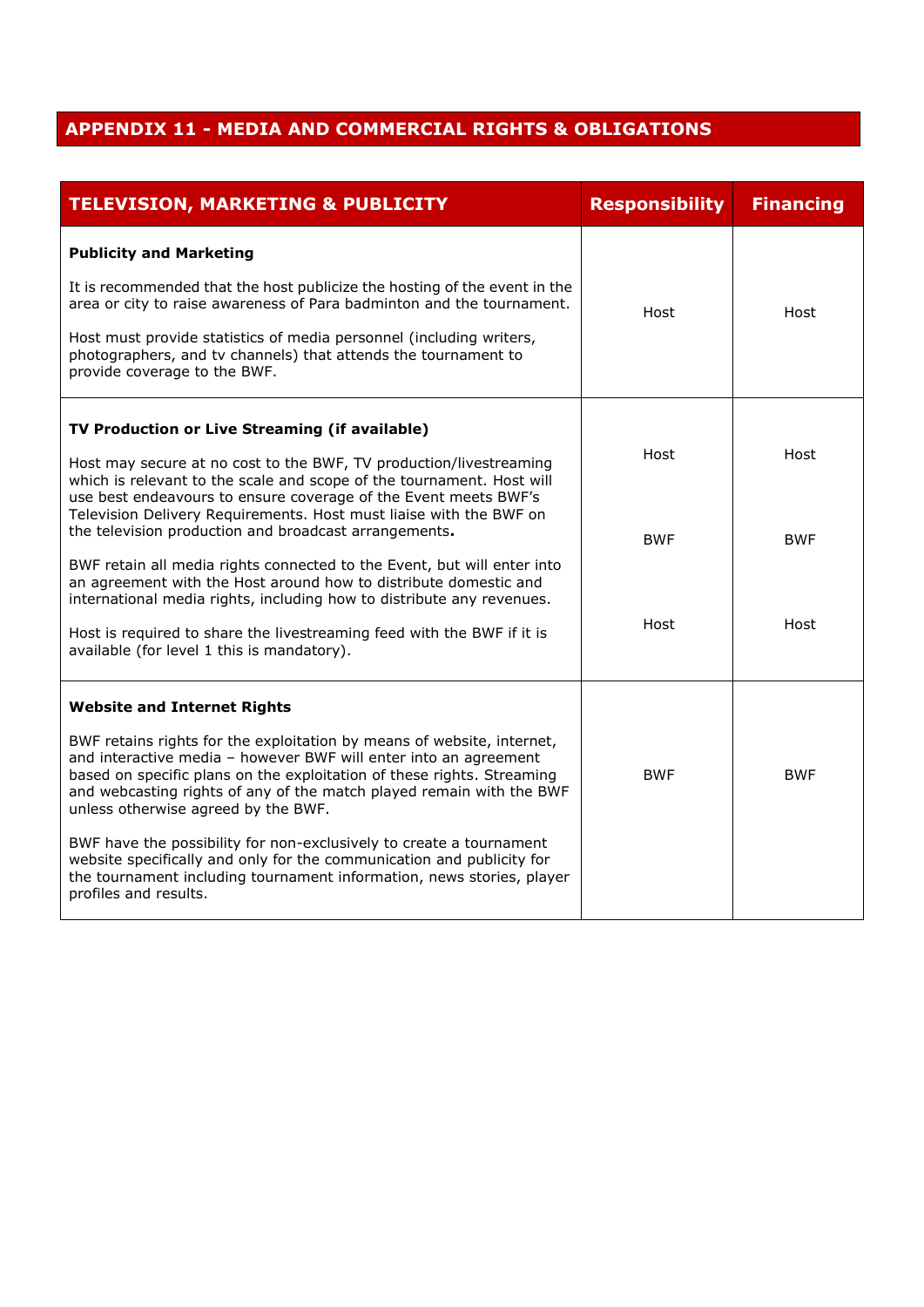# **INTRODUCTION**

Following the BWF decision on who is hosting BWF Para Badminton World Circuit Grade 2 Level Tournaments, the BWF and the successful Host Member Association (HOST) will sign a hosting agreement.

The agreement between them will include the rights that each party can exploit in relation to the event. The totality of these rights is initially owned exclusively by BWF and is made up of the:

- a) *Television Broadcast* Rights and Production
- b) *Commercial Rights*, including all advertising, sponsorship and merchandising Rights

BWF grants specific rights to the Organising Committee (Host). This section explains which rights can be exploited by the Host. In case the Host wish to retain additional rights than what is described in this section, then it should be specified in detail in the bid material submitted to the BWF which additional rights the Host wish to retain and any effect on any hosting fee.

The Host should also clearly specify which product categories they wish to have as exclusive product categories for the Host.

BWF requires 'sign-off' on all commercial and design aspects of the arena dressing to ensure this consistent look and feel, and that all commercial requirements are implemented correctly.

## **TELEVISION RIGHTS**

For the Para Badminton International Grade 2 Level 1, 2, and 3 BWF do not require any television coverage. However, all **Domestic and International Television Rights remain with the BWF and the BWF shall be entitled to exploit these rights accordingly unless otherwise agreed with the Host.**

The Host is however recommended to establish a TV production setup for selected days and matches according to BWF TV production guidelines. In this case the BWF and Hostwill agree how to optimize the distribution of Domestic and International Television Rights, and BWF may transfer rights to the Host to exploit such TV rights, including providing a revenue share in case any license fees are collected.

**'Domestic TV Rights'** shall mean the exclusive right to distribute, broadcast, exhibit and reproduce the broadcast for exhibition on the following media including without limitation any form of television, cable, DBS, satellite, MMDS, SMATV, NVOD, Pay TV, Pay-Per-View and radio and all theatric and non theatric rights (excluding any fixed media such as DVD, CD-ROM, CDi video). All closed circuit and so-called in-flight exhibitions and New Media rights are excluded from the Domestic TV Rights, including but not limited to Internet, WAP, mobile devices, IPTV and other computer-generated sources in the Host's territory. This clause may be updated from time to time to reflect new technologies.

**'International Broadcast Rights'** shall mean the right to distribute, broadcast, exhibit and reproduce the broadcast for exhibition on any form of electronic media including without limitation any form of television medium including but not limited to terrestrial, cable, DBS, satellite, MMDS, SMATV, NVOD, Pay TV, Pay-Per-View and Radio and all theatric and non-theatric rights (excluding any fixed media such as DVD, CD-ROM, CDi, video) including and not limited to closed circuit and to so-called in-flight exhibitions, and New Media rights including but not limited to Internet WAP, mobile devices, IPTV and other computer-generated sources in all territories except the rights specified under the **Domestic TV Rights**. This clause may be updated from time to time to reflect new technologies.

**'News Access Rights'** shall mean the right of access to excerpts from any broadcast not exceeding three (3) minutes in aggregate duration per broadcast, for the purpose of producing news coverage to be broadcast strictly within 72 hours, or as stipulated by local news access regulations, of the occurrence of the relevant day's play as part of a regularly scheduled, bone fide, news programme by all means of vision media including the Internet and on-line services in all territories. The 'News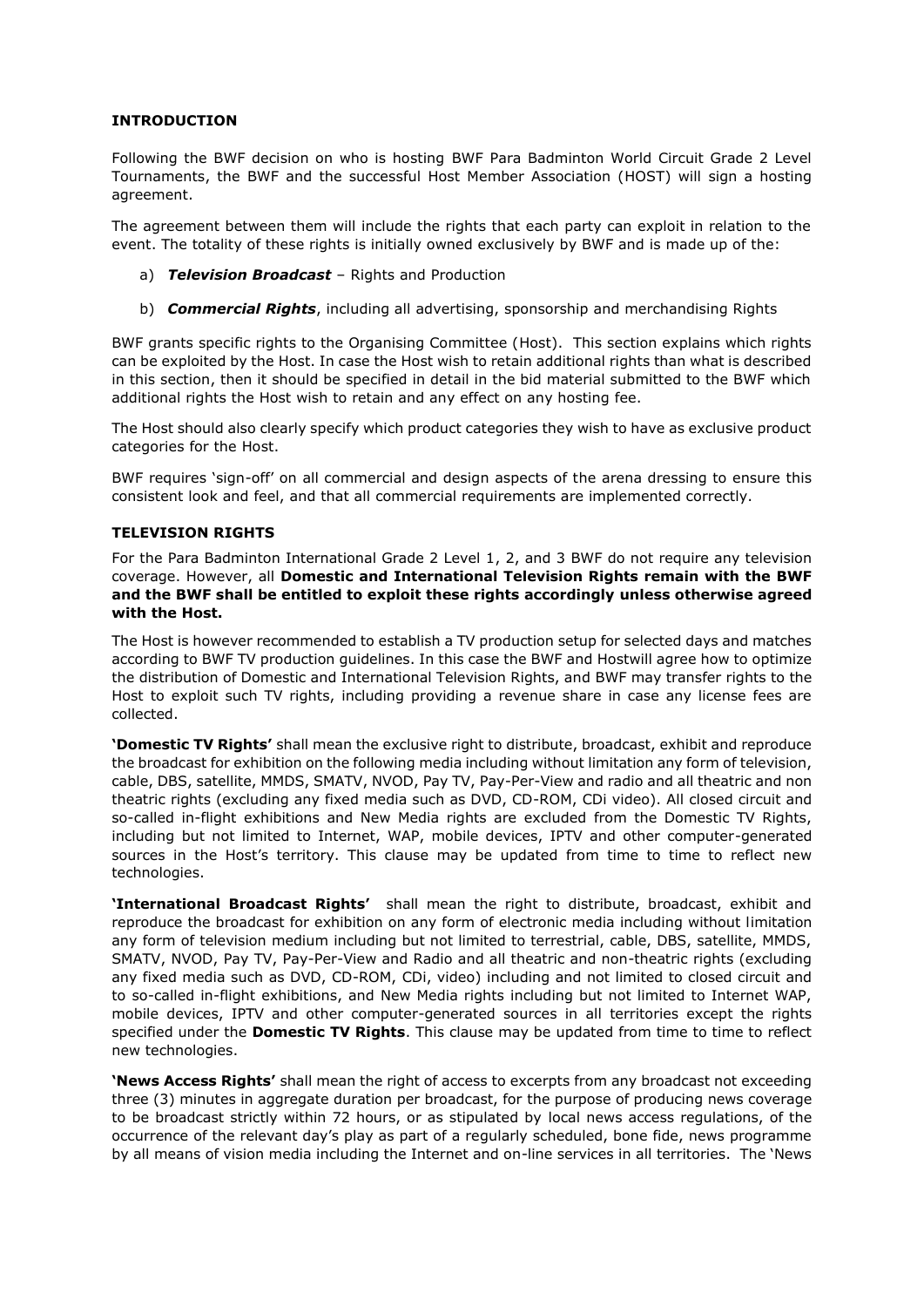Access Rights' remain the property of the BWF or its Licensee at all times who may authorise their use to any BROADCASTER globally and including in the territory of the Host.

#### **COMMERCIAL RIGHTS, RESTRICTIONS & ARENA DRESSING**

By 'Commercial Rights', BWF mean the advertising, sponsorship and merchandising rights associated with the event, in other words the right to sell advertising in the arena and the right to sell title sponsorship to the event.

This section introduces the main commercial rights that are available at BWF events; it explains which rights can be exploited by the Host and highlights the procedures that will be required by the Host to gain approval from BWF in the form of sign-off prior to the event. Bidding Associations are requested to detail where there are any local restrictions on the form of advertising that can be displayed in and around the venue.

**NOTE: BWF may enter into agreement with a sponsor related to the Commercial Rights of the Event. This may be in relation to the World Circuit Title Sponsorship and/or a partner sponsorship, whereby BWF will retain certain rights (such as A-boards positions, Naming Rights, Product Category Exclusivity and other necessary rights) to deliver such a sponsorship. In case BWF enter into such a sponsorship BWF will discuss a reasonable compensation to the HOST.** 

#### **COURTSIDE A-BOARDS**

#### o **Content:**

Each panel may contain messages or commercial advertising (in any language) apart from advertising that promotes tobacco products and alcohol or products or services which are illegal.

#### o **Number:**

The total number of courtside A-boards that can be displayed is subject to the type of setup that is used. Host must confirm with the BWF 2 months before the competition starts how many A-Boards it is planning to have around the playing arena. A typical set-up is either 30 or up to 34 A-boards around one court.

#### o **Size and setup:**

For BWF events, A-boards must be of a size specified in BWF Guidelines (Sidelines A-Board (160cm x 70cm) Baseline A-Board (185cm x 70cm). A-board set up will be agreed by the BWF. The BWF shall retain the rights to have up to 2 A-Boards per court.

#### o **Arrangement:**

Placement of A-Boards must be agreed between Host and BWF. This will depend on the size and shape of the competition venue.

#### o **Product categories for the HOST:**

All product categories available to the Host. Except if BWF make arrangements with a sponsor (e.g. a title sponsor) then BWF and the Host will agree the terms for BWF to retain such product category.

#### o **Category Exclusivity**

If BWF make arrangements with a sponsor then neither the Host nor its Licensees will appoint or endorse in any way any company or brand in conflict with any such sponsors..

The Host would use their best endeavours to prevent the name of any brands competing with BWF / Tournament sponsors being advertised or promoted at the host venue, except where the advertisement is carried on the clothing of a participating player or team.. In the event of an infringement of this clause BWF will be entitled to instruct Host to remove any such objects including but not limited to promotional materials, products, and advertising that may be contributing to the infringement.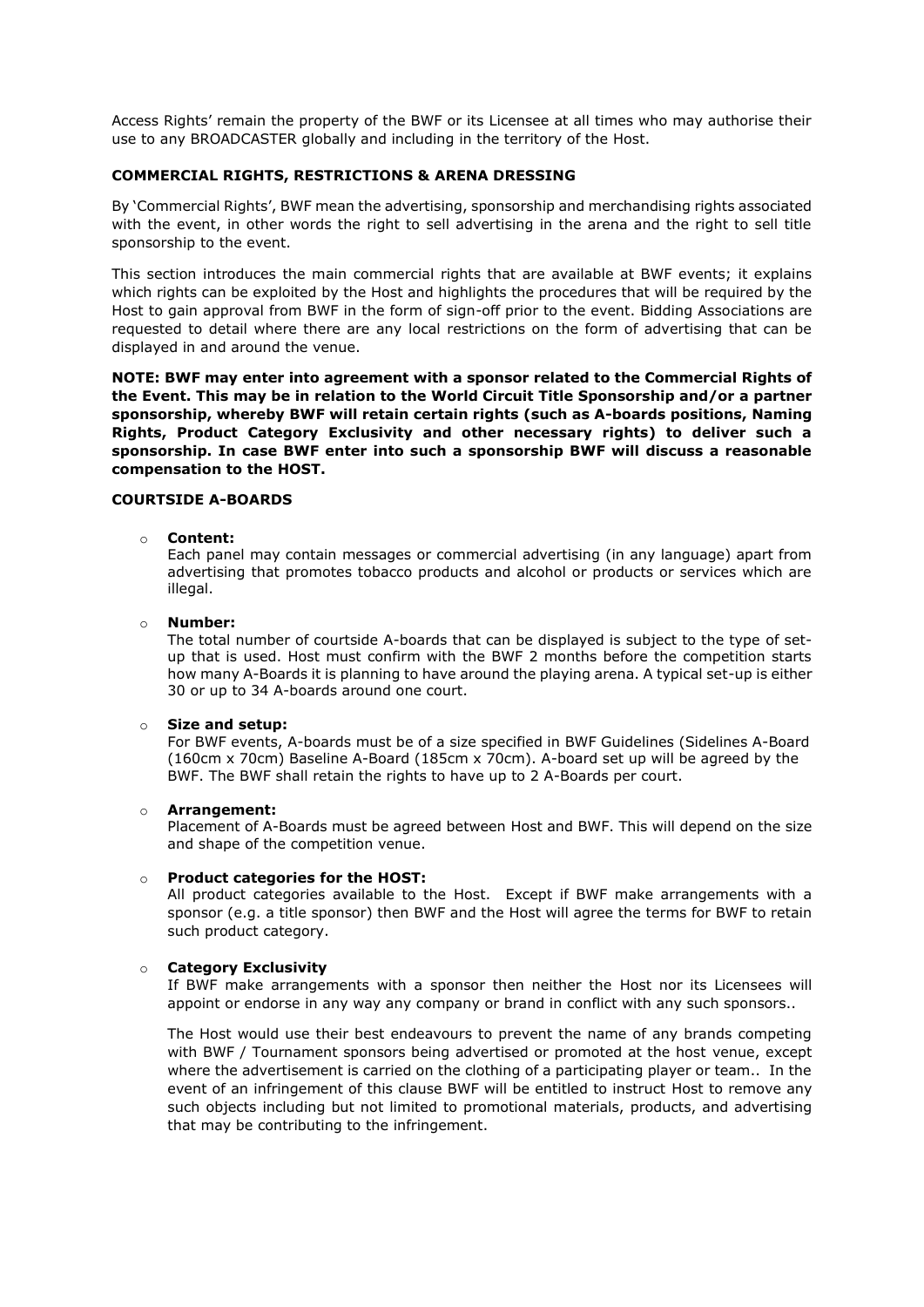## **OTHER ADVERTISING/ VIP BENEFITS**

Other promotional opportunities, in and around the courtside and arena:

- $\circ$  Hospitality Rights The Host can set up a hospitality area where hospitality packages can be sold. BWF to have access to this area for BWF Council, guests and sponsors as and when required.
- o Host has right to banner positions in the venue for corporate banners exclusive to sponsors. BWF to approve final commercial setup (numbers and positions) for sponsor exclusive corporate banners.
- $\circ$  Host has right to sell booth spaces. The BWF will approve the final commercial setup (numbers, space size and positions) for sponsor exclusive booths.
- $\circ$  Non-exclusive Merchandising Rights. This right to be coordinated with BWF.

All other promotional and advertising opportunities are retained by the BWF.

## **NAMING RIGHTS**

The Host may have all naming rights to the Event. This includes the sale of the title sponsorship of the event, which can be:

*'<company> <name of tournament> Para badminton International Or*

*'<name of tournament> Para badminton International presented by <company>'*

Or other naming combinations as agreed by BWF.

## **ARENA DRESSING**

BWF has the final 'sign-off' on all aspects of the presentation of the event, to include music and its use, music selection and playlist, all special effects and ceremonies.

BWF has the final 'sign-off' on the approval of the arena dressing and all relevant design (including material used for official functions and promotional activities), to include:

- o Totality of all visible sponsorship / advertising / branding
- o 'Sign-off' approval on inclusion of each individual sponsor / advertiser

All promotional material produced by the Host must contain BWF sponsors (if any) in the correct position and proportion and the cost to produce such materials shall be borne by the Host. Special requests on promotional material will be borne by the BWF or the sponsor.

## **VIP SERVICES**

BWF will be entitled to receive free of charge the following:

- o a few parking bays for VIPs if required
- o Invitation to official functions for BWF officials as agreed.
- o BWF shall agree with Host on prize presenters according to BWF protocol.

## **OTHER COMMERCIAL RIGHT**

The Host shall incorporate BWF Sponsors (if any) in all material where requested by BWF and shall always use the full Tournament logo where the Title Sponsor is exposed. All promotional material produced by the Host must contain BWF sponsors (if any) in the correct position and proportion and the cost to produce such materials shall be borne by the Host.

Depending on the actual agreement with BWF tournament sponsors there may be additional sponsorship requirements that must be implemented by the Host. If such additional requirements have material cost implications, then such costs will be covered by BWF.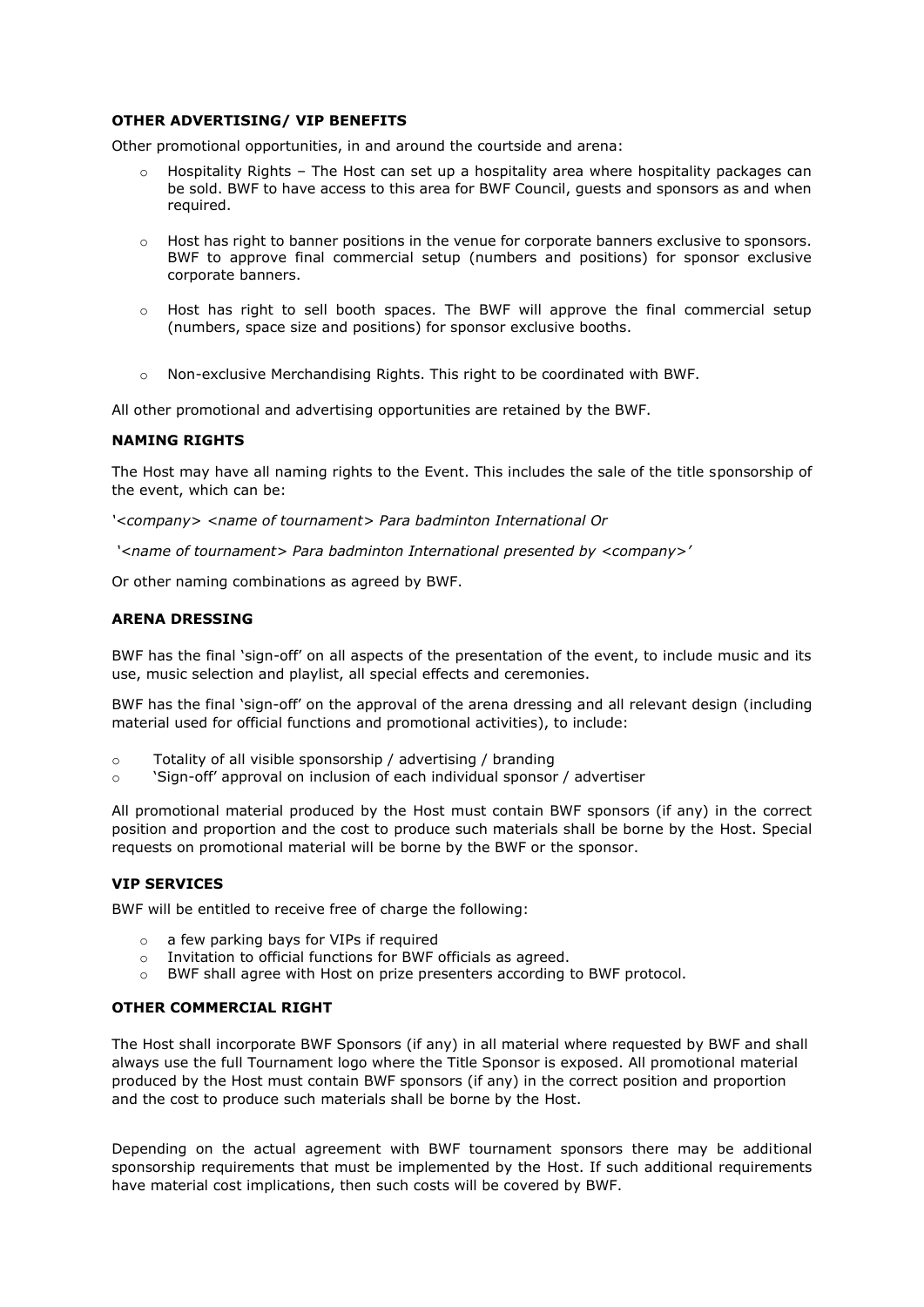# **MERCHANDISING RIGHTS**

Included in this category are all rights associated with the sale of product in connection with BWF events. These rights are non-exclusive rights for the Host and should be coordinated and agreed with BWF.

Each item of product and its design must be approved by BWF and must carry, where practical, any logo that the BWF requires.

## **INTERACTIVE RIGHTS**

This group of rights concerns all and any presence of information and data owned by BWF that appears on the internet in any shape or form. It includes but is not limited to:

- $\circ$  Any moving pictures of the event including video (webcasting) from the event or its environs
- o Historical data about players which is contained in databases compiled and owned by BWF
- o So-called "live" scoring of matches at BWF events
- o The use of any URL associated with a BWF event
- o The right to give a web site "official competition web site" status.

BWF retains all rights to the Interactive category but may grant certain rights to an Host as part of its agreement with that Host. For example, language rights to operate a website in the language of the host Host only may be granted.

# **MARKETING RIGHTS**

BWF is the owner of all rights in connection with its event.

Over and above the costs of organising the event, the hosts may wish to exploit marketing rights at the event. Bidding organisations should make clear their intentions in this regard at the time of bidding. For avoidance of doubt, the Domestic and International Broadcast Rights will be retained by BWF unless separately agreed between the Host and BWF.

 $\_$  , and the set of the set of the set of the set of the set of the set of the set of the set of the set of the set of the set of the set of the set of the set of the set of the set of the set of the set of the set of th